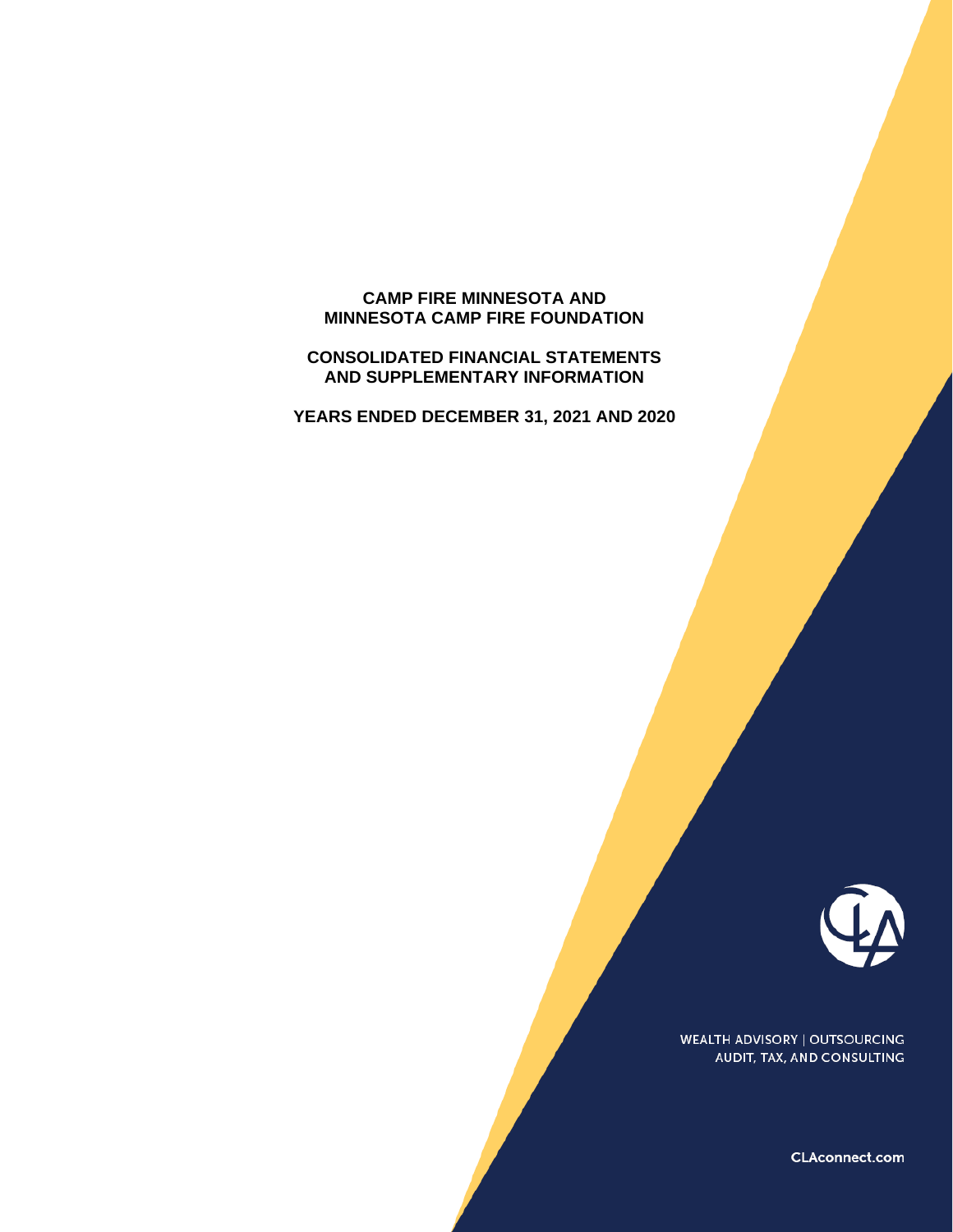# **CAMP FIRE MINNESOTA AND MINNESOTA CAMP FIRE FOUNDATION TABLE OF CONTENTS YEARS ENDED DECEMBER 31, 2021 AND 2020**

| <b>INDEPENDENT AUDITORS' REPORT</b>                   |    |
|-------------------------------------------------------|----|
| <b>CONSOLIDATED FINANCIAL STATEMENTS</b>              |    |
| <b>CONSOLIDATED STATEMENTS OF FINANCIAL POSITION</b>  | 4  |
| <b>CONSOLIDATED STATEMENTS OF ACTIVITIES</b>          | 5  |
| <b>CONSOLIDATED STATEMENTS OF FUNCTIONAL EXPENSES</b> | 7  |
| <b>CONSOLIDATED STATEMENTS OF CASH FLOWS</b>          | 9  |
| <b>NOTES TO CONSOLIDATED FINANCIAL STATEMENTS</b>     | 10 |
| SUPPLEMENTARY INFORMATION                             |    |
| <b>CONSOLIDATING STATEMENTS OF FINANCIAL POSITION</b> | 24 |
| <b>CONSOLIDATING STATEMENTS OF ACTIVITIES</b>         | 26 |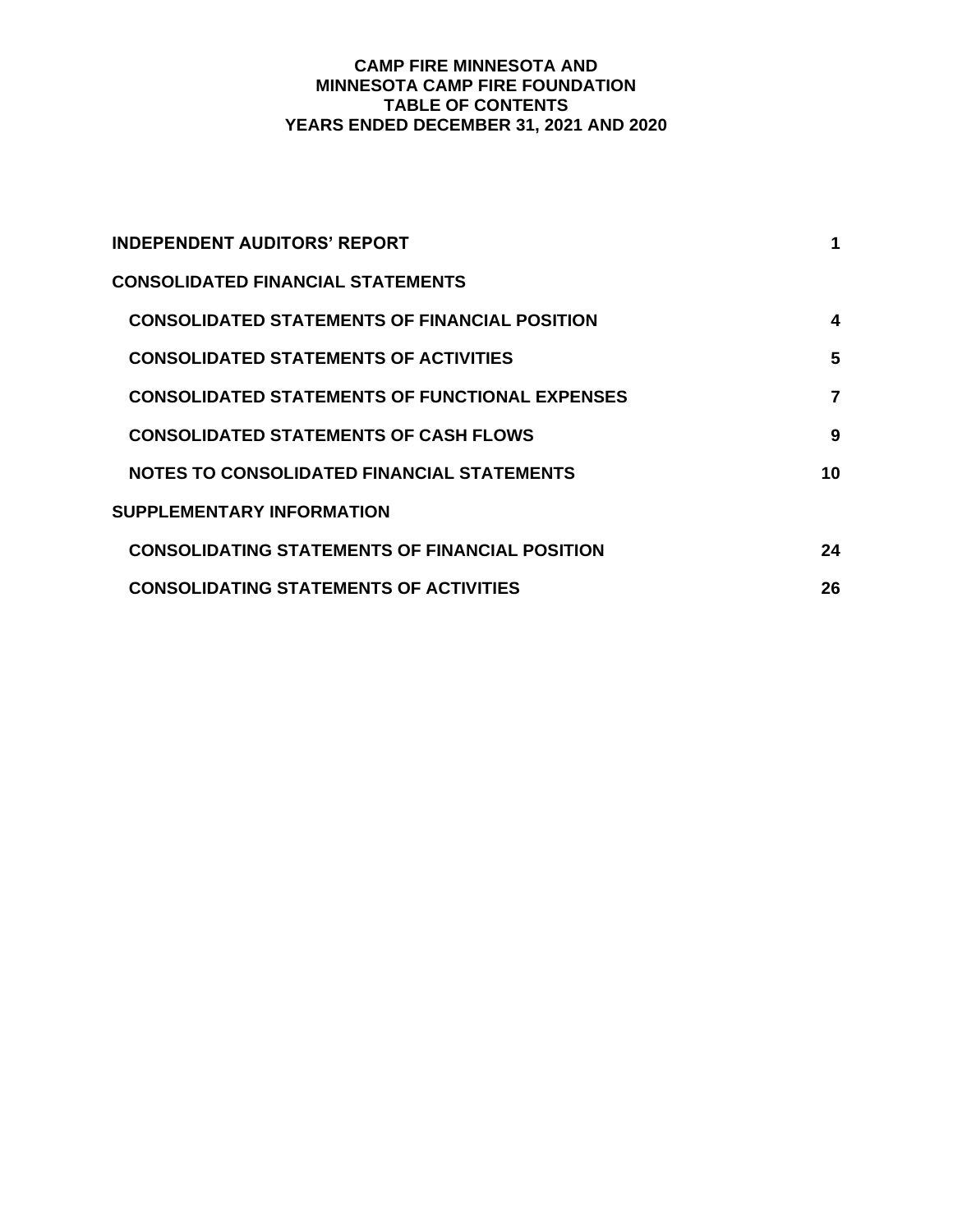

# **INDEPENDENT AUDITORS' REPORT**

Board of Directors Camp Fire Minnesota and Minnesota Camp Fire Foundation Excelsior, Minnesota

# **Report on the Consolidated Financial Statements**

# *Opinion*

We have audited the accompanying consolidated financial statements of Camp Fire Minnesota and Minnesota Camp Fire Foundation, which comprise the consolidated statements of financial position as of December 31, 2021 and 2020, and the related consolidated statements of activities, functional expenses, and cash flows for the years then ended, and the related notes to the consolidated financial statements.

In our opinion, the consolidated financial statements referred to above present fairly, in all material respects, the financial position of Camp Fire Minnesota and Minnesota Camp Fire Foundation as of December 31, 2021 and 2020, and the changes in their net assets and their cash flows for the years then ended in accordance with accounting principles generally accepted in the United States of America.

# *Basis for Opinion*

We conducted our audits in accordance with auditing standards generally accepted in the United States of America (GAAS). Our responsibilities under those standards are further described in the Auditors' Responsibilities for the Audit of the Consolidated Financial Statements section of our report. We are required to be independent of Camp Fire Minnesota and Minnesota Camp Fire Foundation and to meet our other ethical responsibilities in accordance with the relevant ethical requirements relating to our audits. We believe that the audit evidence we have obtained is sufficient and appropriate to provide a basis for our audit opinion.

# *Responsibilities of Management for the Consolidated Financial Statements*

Management is responsible for the preparation and fair presentation of these consolidated financial statements in accordance with accounting principles generally accepted in the United States of America; this includes the design, implementation, and maintenance of internal control relevant to the preparation and fair presentation of consolidated financial statements that are free from material misstatement, whether due to fraud or error.

In preparing the consolidated financial statements, management is required to evaluate whether there are conditions or events, considered in the aggregate, that raise substantial doubt about Camp Fire Minnesota's ability to continue as a going concern for one year after the date the consolidated financial statements are available to be issued.



CLA is an independent member of Nexia International, a leading, global network of independent accounting and consulting firms. See nexia.com/member-firm-disclaimer for details.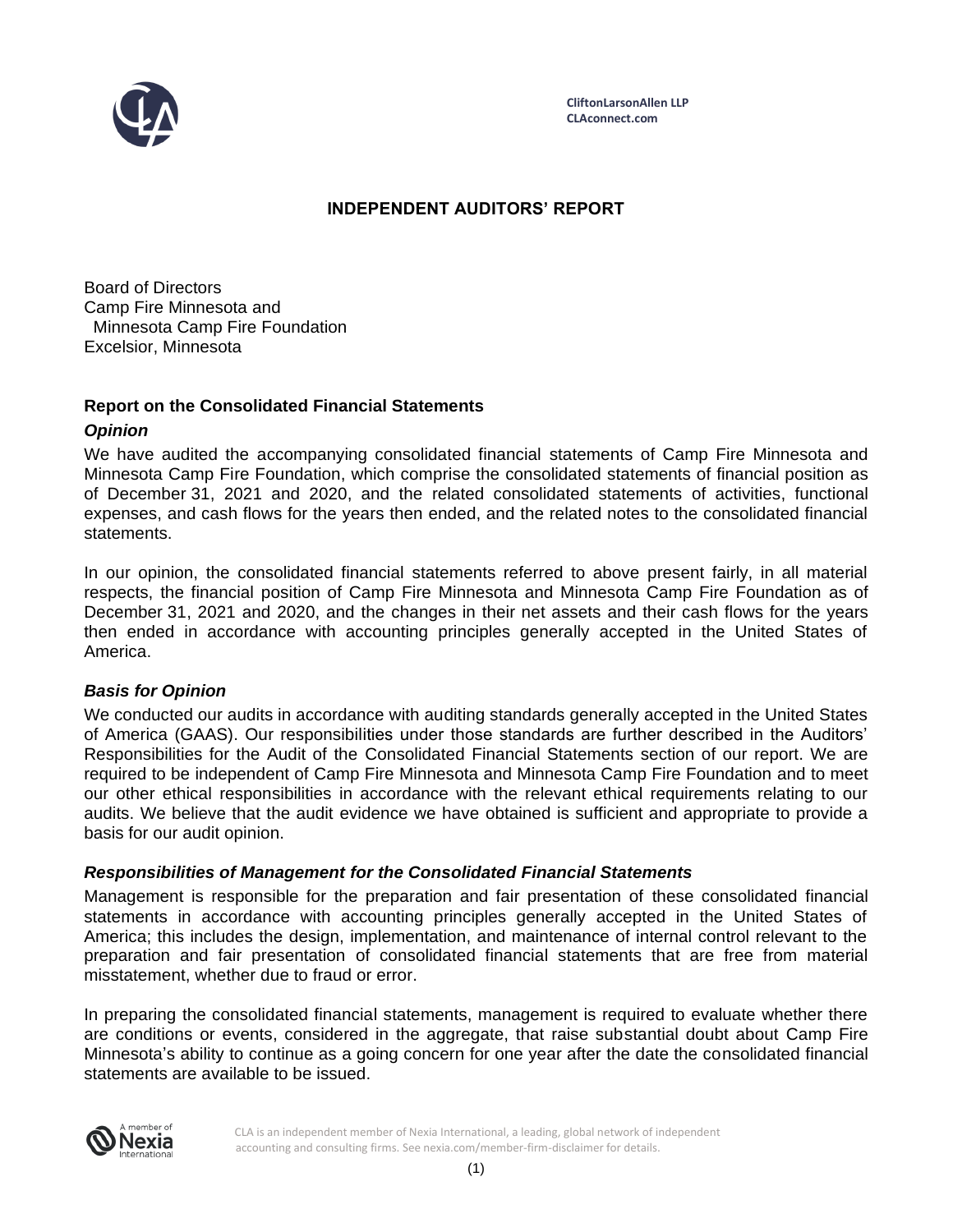# *Auditors' Responsibilities for the Audit of the Consolidated Financial Statements*

Our objectives are to obtain reasonable assurance about whether the consolidated financial statements as a whole are free from material misstatement, whether due to fraud or error, and to issue an auditors' report that includes our opinion. Reasonable assurance is a high level of assurance but is not absolute assurance and, therefore, is not a guarantee that an audit conducted in accordance with GAAS will always detect a material misstatement when it exists. The risk of not detecting a material misstatement resulting from fraud is higher than for one resulting from error, as fraud may involve collusion, forgery, intentional omissions, misrepresentations, or the override of internal control. Misstatements are considered material if there is a substantial likelihood that, individually or in the aggregate, they would influence the judgment made by a reasonable user based on the financial statements.

In performing an audit in accordance with GAAS, we:

- Exercise professional judgment and maintain professional skepticism throughout the audit.
- Identify and assess the risks of material misstatement of the consolidated financial statements, whether due to fraud or error, and design and perform audit procedures responsive to those risks. Such procedures include examining, on a test basis, evidence regarding the amounts and disclosures in the consolidated financial statements.
- Obtain an understanding of internal control relevant to the audit in order to design audit procedures that are appropriate in the circumstances, but not for the purpose of expressing an opinion on the effectiveness of Camp Fire Minnesota's internal control. Accordingly, no such opinion is expressed.
- Evaluate the appropriateness of accounting policies used and the reasonableness of significant accounting estimates made by management, as well as evaluate the overall presentation of the consolidated financial statements.
- Conclude whether, in our judgment, there are conditions or events, considered in the aggregate, that raise substantial doubt about Camp Fire Minnesota's ability to continue as a going concern for a reasonable period of time.

We are required to communicate with those charged with governance regarding, among other matters, the planned scope and timing of the audit, significant audit findings, and certain internal control related matters that we identified during the audit.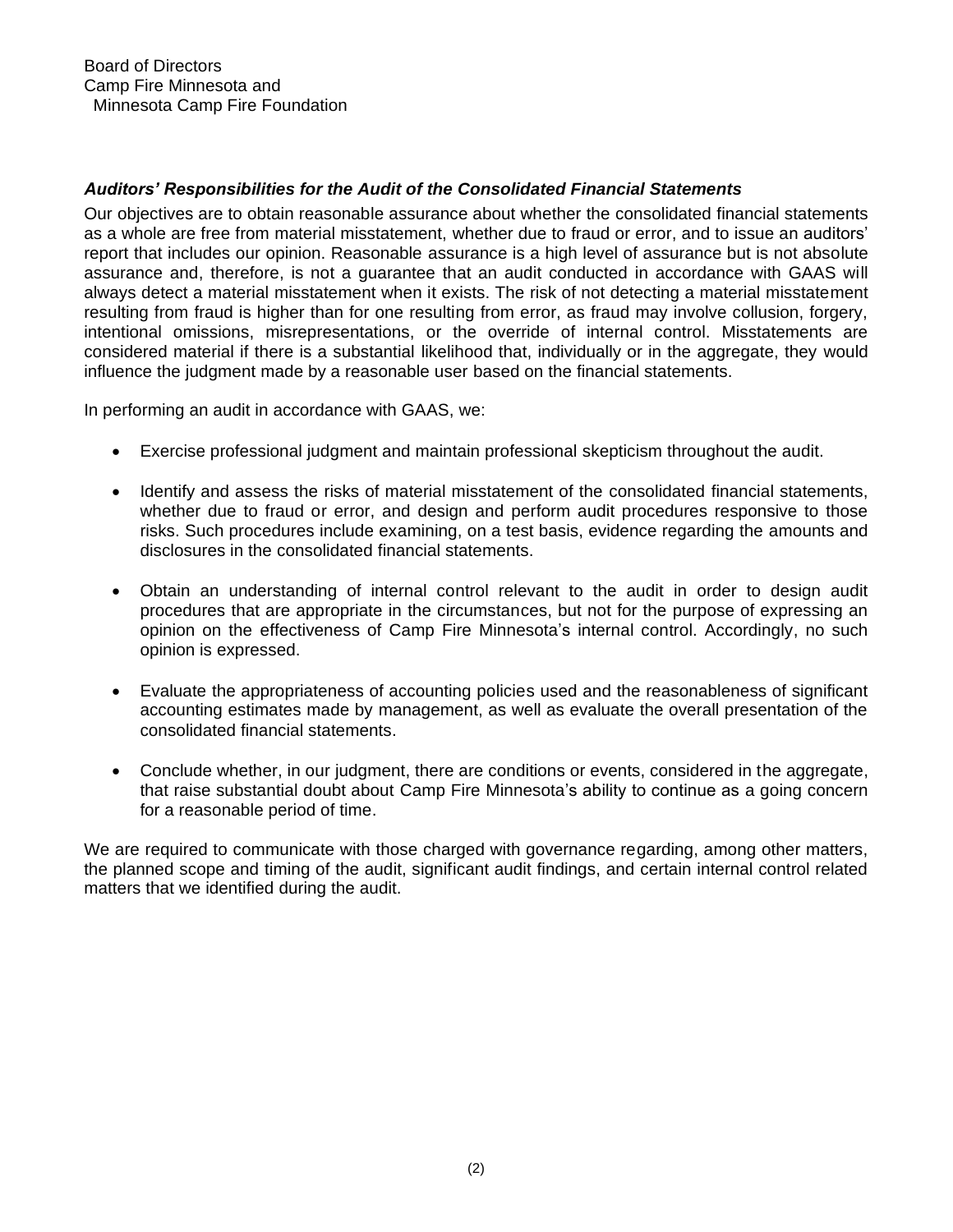Board of Directors Camp Fire Minnesota and Minnesota Camp Fire Foundation

#### **Supplementary Information**

Our audits were conducted for the purpose of forming an opinion on the consolidated financial statements as a whole. The consolidating statements of financial position and consolidating statements of activities are presented for purposes of additional analysis and are not a required part of the consolidated financial statements. Such information is the responsibility of management and was derived from and relates directly to the underlying accounting and other records used to prepare the consolidated financial statements. The information has been subjected to the auditing procedures applied in the audits of the consolidated financial statements and certain additional procedures, including comparing and reconciling such information directly to the underlying accounting and other records used to prepare the consolidated financial statements or to the consolidated financial statements themselves, and other additional procedures in accordance with auditing standards generally accepted in the United States of America. In our opinion, the information is fairly stated in all material respects in relation to the consolidated financial statements as a whole.

Clifton Larson Allen LLP

**CliftonLarsonAllen LLP**

Minneapolis, Minnesota May 2, 2022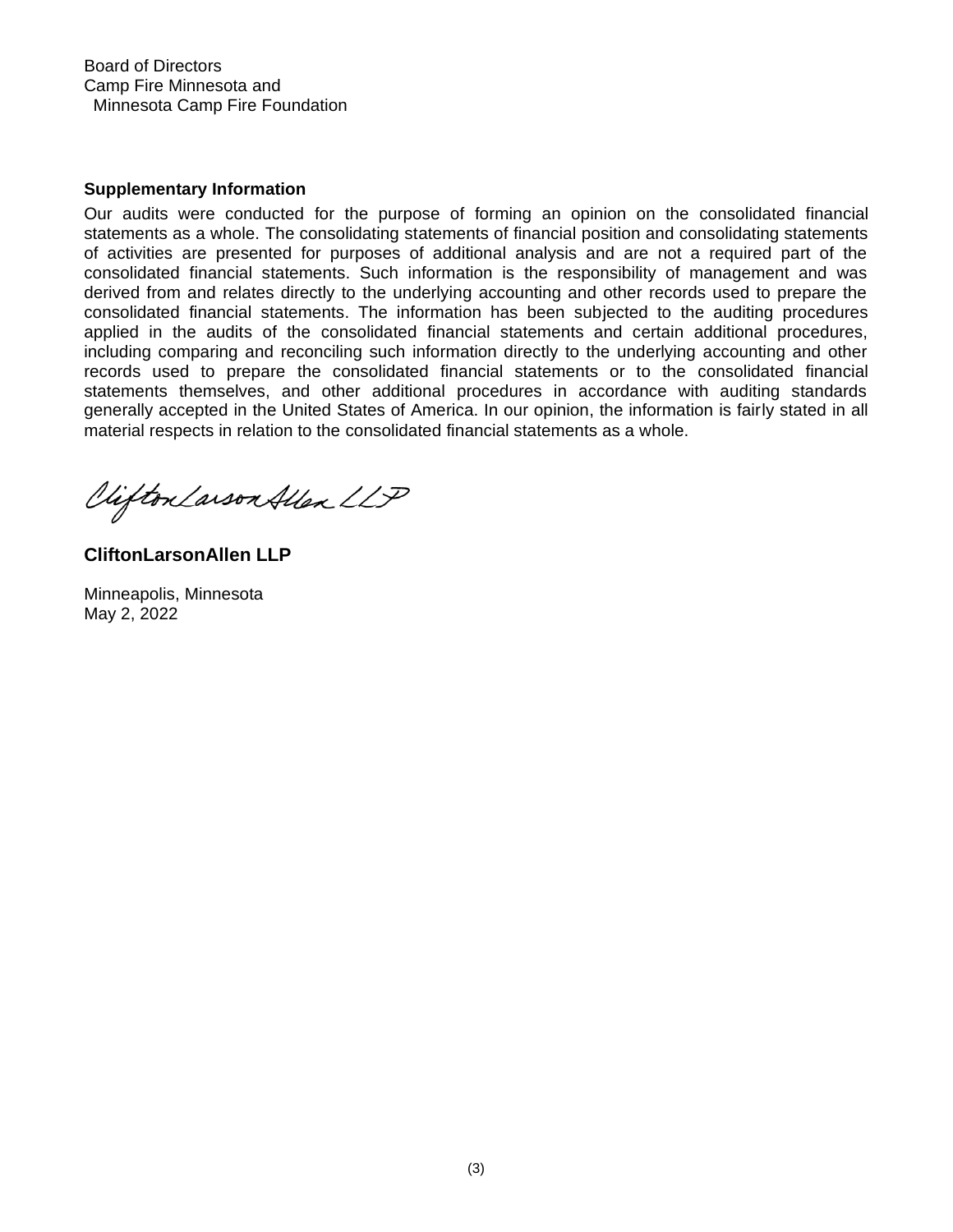# **CAMP FIRE MINNESOTA AND MINNESOTA CAMP FIRE FOUNDATION CONSOLIDATED STATEMENTS OF FINANCIAL POSITION DECEMBER 31, 2021 AND 2020**

|                                                  | 2021            | 2020 |               |  |
|--------------------------------------------------|-----------------|------|---------------|--|
| <b>ASSETS</b>                                    |                 |      |               |  |
| <b>CURRENT ASSETS</b>                            |                 |      |               |  |
| Cash and Cash Equivalents                        | \$<br>819,634   | \$   | 579,335       |  |
| Receivables:                                     |                 |      |               |  |
| Promises to Give                                 | 3,555           |      | 181,816       |  |
| <b>Accounts Receivable</b>                       | 24,496          |      | 136,713       |  |
| <b>Prepaid Expenses</b>                          | 14,365          |      | 24,337        |  |
| Inventory                                        | 5,657           |      | 3,776         |  |
| <b>Total Current Assets</b>                      | 867,707         |      | 925,977       |  |
| PROPERTY AND EQUIPMENT                           |                 |      |               |  |
| Land                                             | 137,413         |      | 137,413       |  |
| <b>Construction in Progress</b>                  | 7,609           |      | 6,579         |  |
| <b>Buildings and Improvements</b>                | 6,914,113       |      | 6,817,819     |  |
| Equipment, Furnishings, and Vehicles             | 891,861         |      | 851,256       |  |
| Subtotal                                         | 7,950,996       |      | 7,813,067     |  |
| <b>Accumulated Depreciation</b>                  | (1,484,761)     |      | (1, 189, 683) |  |
| <b>Total Property and Equipment</b>              | 6,466,235       |      | 6,623,384     |  |
| <b>OTHER ASSETS</b>                              |                 |      |               |  |
| Investments                                      | 24,933          |      | 20,829        |  |
| Assets Held at Community Foundation              | 908,129         |      | 823,787       |  |
| Beneficial Interest in Humphrey Trust            | 1,108,966       |      | 994,976       |  |
| <b>Total Other Assets</b>                        | 2,042,028       |      | 1,839,592     |  |
| <b>Total Assets</b>                              | 9,375,970       | \$   | 9,388,953     |  |
| <b>LIABILITIES AND NET ASSETS</b>                |                 |      |               |  |
| <b>CURRENT LIABILITIES</b>                       |                 |      |               |  |
| <b>Accounts Payable</b>                          | \$<br>34,142    | \$   | 27,616        |  |
| <b>Capital Lease</b>                             | 14,345          |      | 6,092         |  |
| <b>Accrued Expenses</b>                          | 102,049         |      | 92,304        |  |
| <b>Deferred Revenue</b>                          | 120,201         |      | 142,868       |  |
| <b>Total Current Liabilities</b>                 | 270,737         |      | 268,880       |  |
| <b>CAPITAL LEASE (NET OF CURRENT MATURITIES)</b> | 21,247          |      | 18,788        |  |
| <b>Total Liabilities</b>                         | 291,984         |      | 287,668       |  |
| <b>NET ASSETS</b>                                |                 |      |               |  |
| <b>Without Donor Restrictions</b>                | 7,796,118       |      | 7,796,691     |  |
| With Donor Restriction                           | 1,287,868       |      | 1,304,594     |  |
| <b>Total Net Assets</b>                          | 9,083,986       |      | 9,101,285     |  |
| <b>Total Liabilities and Net Assets</b>          | \$<br>9,375,970 | \$   | 9,388,953     |  |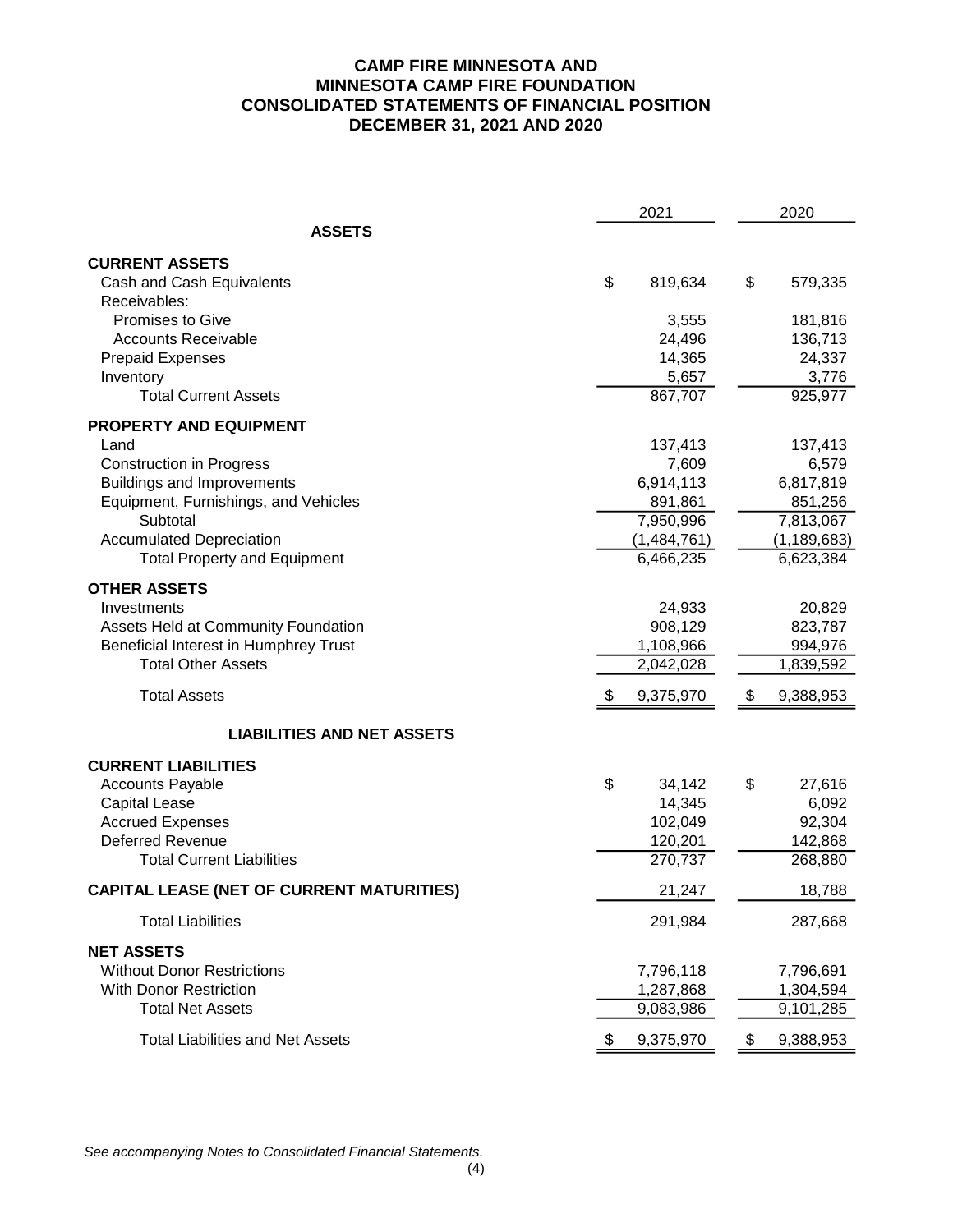### **CAMP FIRE MINNESOTA AND MINNESOTA CAMP FIRE FOUNDATION CONSOLIDATED STATEMENTS OF ACTIVITIES YEARS ENDED DECEMBER 31, 2021 AND 2020**

|                                                  | 2021 |                      |    |                     |    |           |  |  |  |  |
|--------------------------------------------------|------|----------------------|----|---------------------|----|-----------|--|--|--|--|
|                                                  |      | <b>Without Donor</b> |    | With Donor          |    |           |  |  |  |  |
|                                                  |      | Restrictions         |    | <b>Restrictions</b> |    | Total     |  |  |  |  |
| REVENUES, GAINS, AND OTHER SUPPORT               |      |                      |    |                     |    |           |  |  |  |  |
| Contributions                                    | \$   | 192,964              | \$ | 240,560             | \$ | 433,524   |  |  |  |  |
| Grants                                           |      |                      |    | 140,495             |    | 140,495   |  |  |  |  |
| <b>Capital Campaign Contributions</b>            |      |                      |    |                     |    |           |  |  |  |  |
| Government Contributions - CARES Act and ERC     |      | 419,217              |    |                     |    | 419,217   |  |  |  |  |
| Program Service Revenue:                         |      |                      |    |                     |    |           |  |  |  |  |
| Outdoor (Net of Scholarships and                 |      |                      |    |                     |    |           |  |  |  |  |
| Discounts of \$98,205 and \$1,094 in 2021        |      |                      |    |                     |    |           |  |  |  |  |
| and 2020, Respectively)                          |      | 802,981              |    |                     |    | 802,981   |  |  |  |  |
| Afterschool Programs                             |      |                      |    |                     |    |           |  |  |  |  |
| Rental Income                                    |      | 218,005              |    |                     |    | 218,005   |  |  |  |  |
| In-Kind Contributions                            |      | 150                  |    |                     |    | 150       |  |  |  |  |
| Special Events (Net of Direct Benefit Expense to |      |                      |    |                     |    |           |  |  |  |  |
| Donors of \$4,480 and \$990 in 2021 and 2020,    |      |                      |    |                     |    |           |  |  |  |  |
| Respectively)                                    |      | 301,880              |    |                     |    | 301,880   |  |  |  |  |
| Net Investment Income                            |      | 150,707              |    | 161,692             |    | 312,399   |  |  |  |  |
| Loss on Disposal of Property and Equipment       |      |                      |    |                     |    |           |  |  |  |  |
| Other                                            |      | 11,036               |    |                     |    | 11,036    |  |  |  |  |
| Total Revenues, Gains, and Other Support         |      | 2,096,940            |    | 542,747             |    | 2,639,687 |  |  |  |  |
| <b>NET ASSETS RELEASED FROM RESTRICTIONS</b>     |      | 559,473              |    | (559, 473)          |    |           |  |  |  |  |
| <b>Total Revenues</b>                            |      | 2,656,413            |    | (16, 726)           |    | 2,639,687 |  |  |  |  |
| <b>EXPENSES</b>                                  |      |                      |    |                     |    |           |  |  |  |  |
| Program Services:                                |      |                      |    |                     |    |           |  |  |  |  |
| <b>Outdoor Programs</b>                          |      | 1,721,879            |    |                     |    | 1,721,879 |  |  |  |  |
| Afterschool Programs                             |      | 168,691              |    |                     |    | 168,691   |  |  |  |  |
| Management and General                           |      | 437,018              |    |                     |    | 437,018   |  |  |  |  |
| Fundraising                                      |      | 329,398              |    |                     |    | 329,398   |  |  |  |  |
| <b>Total Expenses</b>                            |      | 2,656,986            |    |                     |    | 2,656,986 |  |  |  |  |
| <b>CHANGE IN NET ASSETS</b>                      |      | (573)                |    | (16, 726)           |    | (17, 299) |  |  |  |  |
| Net Assets - Beginning of Year                   |      | 7,796,691            |    | 1,304,594           |    | 9,101,285 |  |  |  |  |
| <b>NET ASSETS - END OF YEAR</b>                  | \$   | 7,796,118            | \$ | 1,287,868           | \$ | 9,083,986 |  |  |  |  |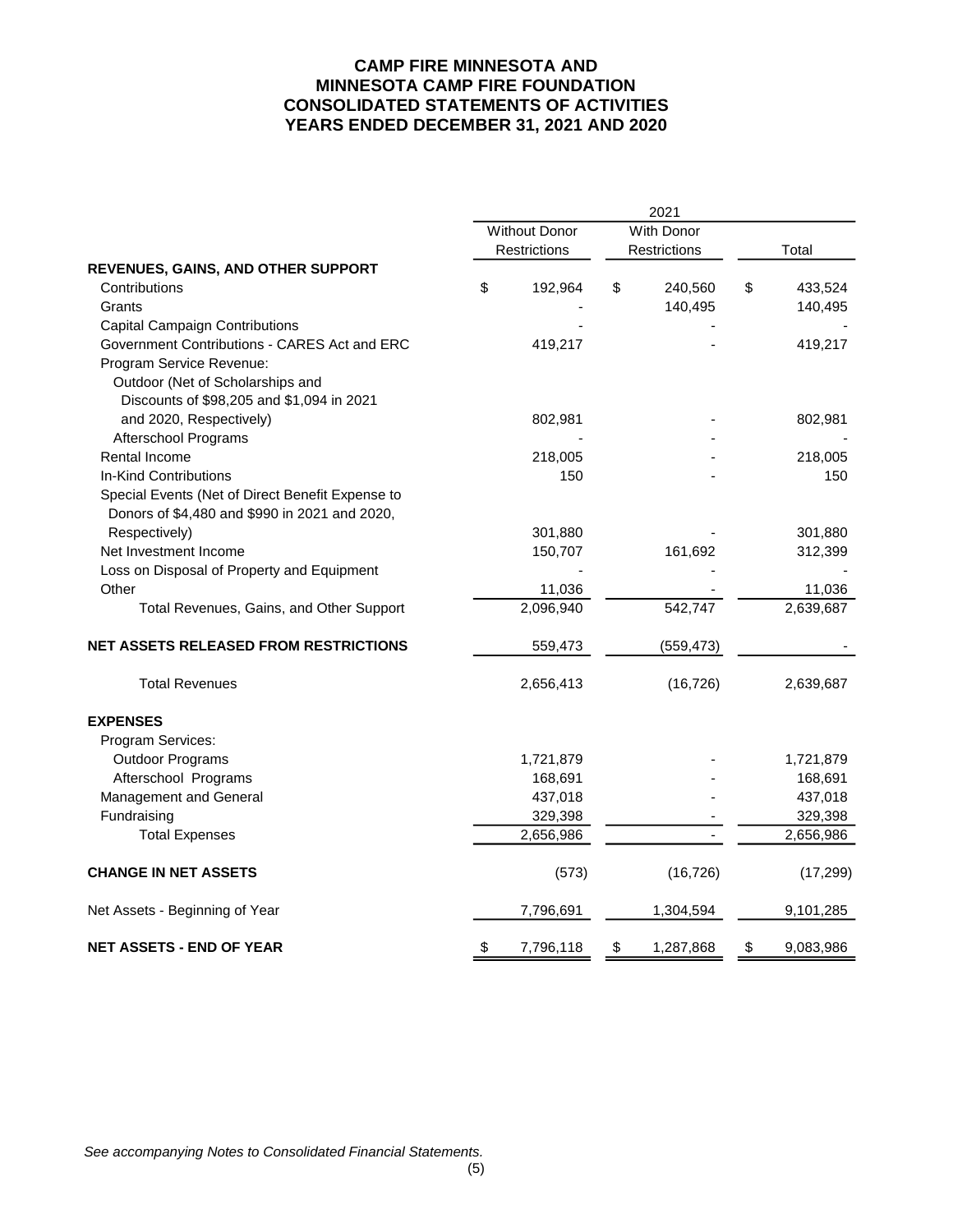# **CAMP FIRE MINNESOTA AND MINNESOTA CAMP FIRE FOUNDATION CONSOLIDATED STATEMENTS OF ACTIVITIES (CONTINUED) YEARS ENDED DECEMBER 31, 2021 AND 2020**

|                      | 2020            |                 |
|----------------------|-----------------|-----------------|
| <b>Without Donor</b> | With Donor      |                 |
| Restrictions         | Restrictions    | Total           |
|                      |                 |                 |
| \$<br>562,283        | \$<br>241,808   | \$<br>804,091   |
|                      | 246,500         | 246,500         |
|                      | 17,803          | 17,803          |
| 322,401              |                 | 322,401         |
|                      |                 |                 |
|                      |                 |                 |
| 9,715                |                 | 9,715           |
| 21,379               |                 | 21,379          |
| 69,280               |                 | 69,280          |
| 18,095               |                 | 18,095          |
|                      |                 |                 |
| 209,134              | 13,975          | 223,109         |
| 49,714               | 112,695         | 162,409         |
| (11,668)             |                 | (11,668)        |
| 8,457                |                 | 8,457           |
| 1,258,790            | 632,781         | 1,891,571       |
|                      |                 |                 |
| 5,058,365            | (5,058,365)     |                 |
| 6,317,155            | (4,425,584)     | 1,891,571       |
|                      |                 |                 |
|                      |                 |                 |
| 1,107,375            |                 | 1,107,375       |
| 154,746              |                 | 154,746         |
| 331,191              |                 | 331,191         |
| 297,288              |                 | 297,288         |
| 1,890,600            |                 | 1,890,600       |
|                      |                 |                 |
| 4,426,555            | (4,425,584)     | 971             |
| 3,370,136            | 5,730,178       | 9,100,314       |
| \$<br>7,796,691      | \$<br>1,304,594 | \$<br>9,101,285 |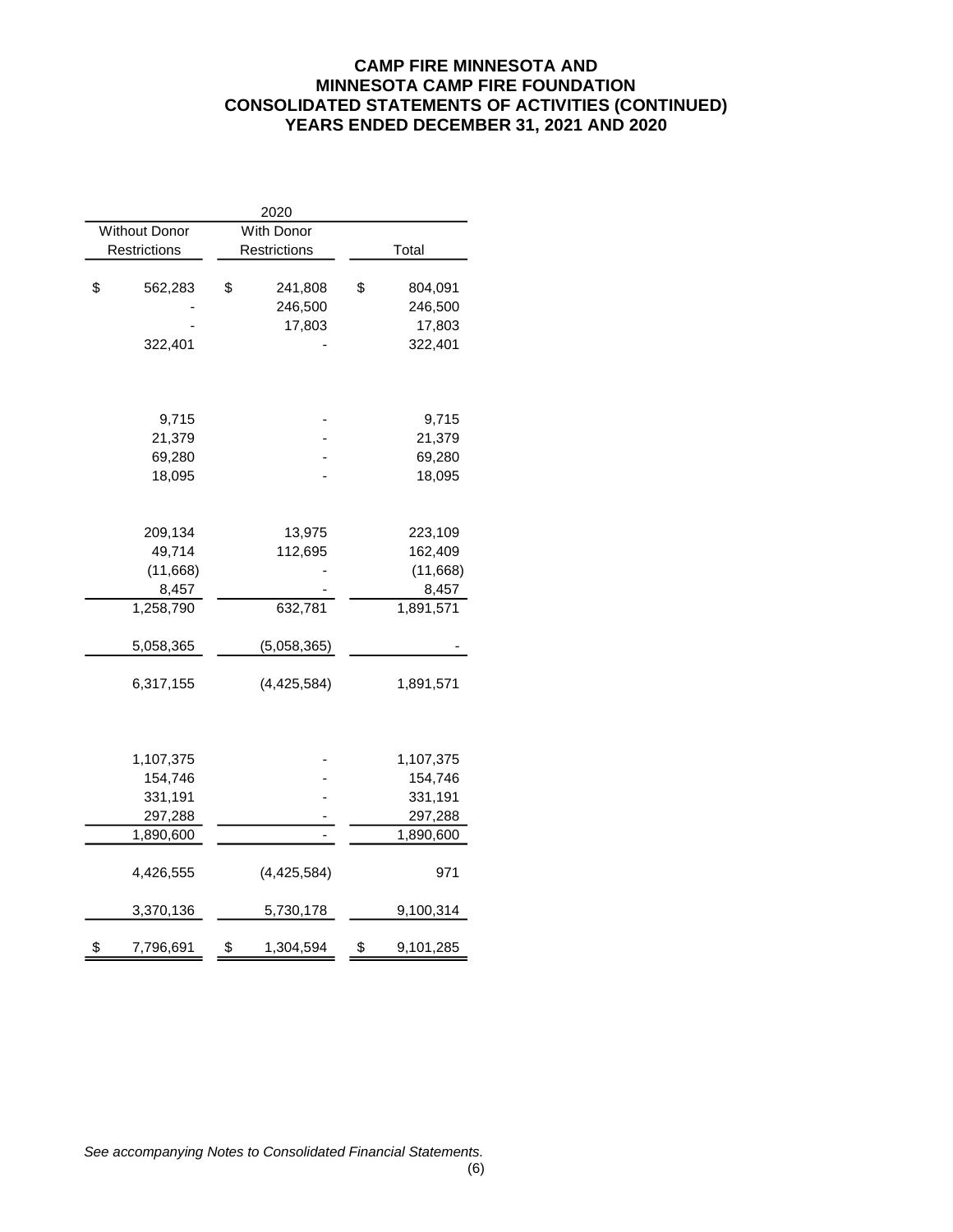# **CAMP FIRE MINNESOTA AND MINNESOTA CAMP FIRE FOUNDATION CONSOLIDATED STATEMENT OF FUNCTIONAL EXPENSES YEAR ENDED DECEMBER 31, 2021**

|                                               |                 |                 | <b>Program Services</b> |                 |                |             |               |                 |
|-----------------------------------------------|-----------------|-----------------|-------------------------|-----------------|----------------|-------------|---------------|-----------------|
|                                               | Outdoor         |                 | Afterschool             |                 |                | Management  |               | Total           |
|                                               | Programs        |                 | Programs                | Total           |                | and General | Fundraising   | Expenses        |
| <b>Salaries</b>                               | \$<br>1,000,467 | $\overline{\$}$ | 87,838                  | \$<br>1,088,305 | $\mathfrak{S}$ | 212,783     | \$<br>182,385 | \$<br>1,483,473 |
| <b>Payroll Taxes and Benefits</b>             | 98,790          |                 | 8,821                   | 107,611         |                | 37,046      | 31,754        | 176,411         |
| Recruitment                                   | 2,845           |                 | 254                     | 3,099           |                | 1,067       | 915           | 5,081           |
| Occupancy                                     | 26,627          |                 | 2,377                   | 29,004          |                | 9,985       | 8,559         | 47,548          |
| <b>Other Professional Fees</b>                | 150             |                 | 513                     | 663             |                | 84,208      |               | 84,871          |
| <b>Contract Services</b>                      | 4,698           |                 | 50                      | 4,748           |                | 45,764      | 555           | 51,067          |
| Dues and Subscriptions                        | 3,100           |                 |                         | 3,100           |                | 4,991       | 12,056        | 20,147          |
| <b>National Dues</b>                          | 25,745          |                 | 25,745                  | 51,490          |                | 5,721       |               | 57,211          |
| Office Expense                                | 1,154           |                 | 100                     | 1,254           |                | 420         | 360           | 2,034           |
| Insurance                                     | 24,599          |                 | 21,865                  | 46,464          |                | 6,195       | 4,373         | 57,032          |
| Supplies and Food                             | 58,848          |                 | 1,831                   | 60,679          |                |             |               | 60,679          |
| <b>Utilities</b>                              | 36,482          |                 | 98                      | 36,580          |                | 410         | 351           | 37,341          |
| Telephone and Communication                   | 12,185          |                 | 301                     | 12,486          |                | 6,191       | 1,085         | 19,762          |
| <b>Travel and Transportation</b>              | 16,168          |                 | 1,232                   | 17,400          |                | 1,719       | 160           | 19,279          |
| <b>Staff Development</b>                      | 3,053           |                 | 208                     | 3,261           |                | 876         | 750           | 4,887           |
| <b>Printing and Postage</b>                   | 2,980           |                 | 224                     | 3,204           |                | 1,603       | 1,011         | 5,818           |
| Advertising and Outreach                      | 11,342          |                 |                         | 11,342          |                | 7,451       | 6,044         | 24,837          |
| <b>Licenses and Permits</b>                   | 3,035           |                 |                         | 3,035           |                | 25          |               | 3,060           |
| Repairs and Maintenance                       | 78,345          |                 |                         | 78,345          |                |             |               | 78,345          |
| <b>Event Expenses</b>                         |                 |                 |                         |                 |                |             | 71,936        | 71,936          |
| Other Expenses                                | 191             |                 |                         | 191             |                | 50          | 50            | 291             |
| <b>Bad Debt</b>                               | 641             |                 |                         | 641             |                |             | 3,942         | 4,583           |
| <b>Service Fees</b>                           | 40,825          |                 |                         | 40,825          |                | 4,655       | 3,475         | 48,955          |
| Interest                                      |                 |                 |                         |                 |                | 1,741       |               | 1,741           |
| Total                                         | 1,452,270       |                 | 151,457                 | 1,603,727       |                | 432,901     | 329,761       | 2,366,389       |
| Less: Expenses Netted Against Revenues on the |                 |                 |                         |                 |                |             |               |                 |
| <b>Statements of Activities:</b>              |                 |                 |                         |                 |                |             |               |                 |
| <b>Special Event Expenses</b>                 |                 |                 |                         |                 |                |             | (4, 480)      | (4, 480)        |
| <b>Expenses Before Depreciation</b>           | 1,452,270       |                 | 151,457                 | 1,603,727       |                | 432,901     | 325,281       | 2,361,909       |
| Depreciation                                  | 269,609         |                 | 17,234                  | 286,843         |                | 4,117       | 4,117         | 295,077         |
| <b>Total Expenses</b>                         | \$<br>1,721,879 | \$              | 168,691                 | \$<br>1,890,570 | \$             | 437,018     | \$<br>329,398 | \$<br>2,656,986 |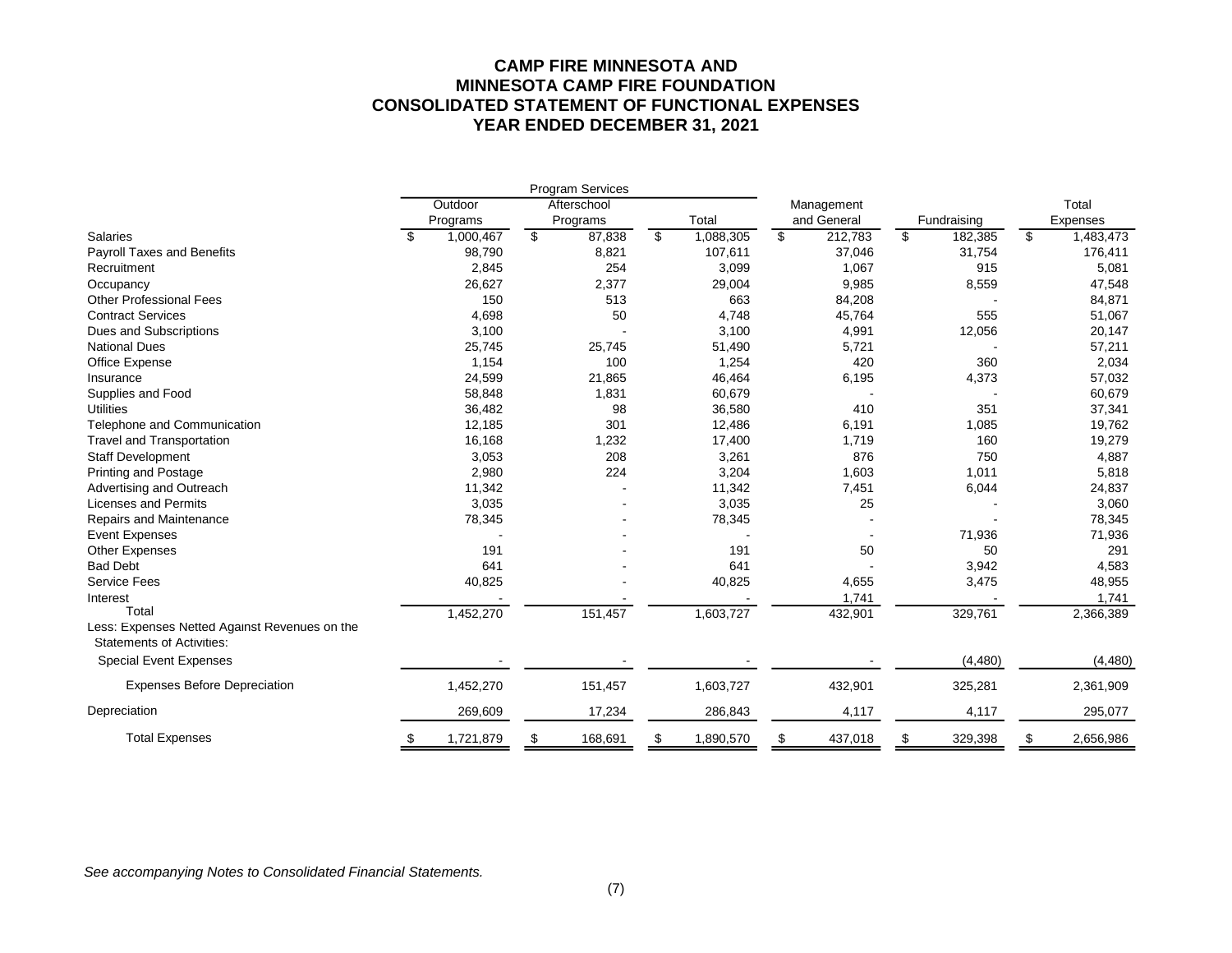# **CAMP FIRE MINNESOTA AND MINNESOTA CAMP FIRE FOUNDATION CONSOLIDATED STATEMENT OF FUNCTIONAL EXPENSES YEAR ENDED DECEMBER 31, 2020**

|                                                                            |                 | <b>Program Services</b> |                 |               |               |                 |
|----------------------------------------------------------------------------|-----------------|-------------------------|-----------------|---------------|---------------|-----------------|
|                                                                            | Outdoor         | Afterschool             |                 | Management    |               | Total           |
|                                                                            | Programs        | Programs                | Total           | and General   | Fundraising   | Expenses        |
| <b>Salaries</b>                                                            | \$<br>621,720   | \$<br>81,810            | \$<br>703,530   | \$<br>151,379 | \$<br>181,836 | \$<br>1,036,745 |
| Payroll Taxes and Benefits                                                 | 96,176          | 12,915                  | 109,091         | 28,672        | 34,441        | 172,204         |
| Recruitment                                                                | 881             | 104                     | 985             | 231           | 278           | 1,494           |
| Occupancy                                                                  | 26,683          | 7,123                   | 33,806          | 7,955         | 9,555         | 51,316          |
| Legal Fees                                                                 |                 |                         |                 | 3,250         |               | 3,250           |
| <b>Other Professional Fees</b>                                             |                 |                         |                 | 68,854        |               | 68,854          |
| <b>Contract Services</b>                                                   | 1,066           | 133                     | 1,199           | 34,228        | 1,655         | 37,082          |
| Dues and Subscriptions                                                     |                 |                         |                 | 4,852         | 11,815        | 16,667          |
| <b>National Dues</b>                                                       | 12,929          | 12,929                  | 25,858          | 2,873         |               | 28,731          |
| Office Expense                                                             | 2,741           | 369                     | 3,110           | 817           | 837           | 4,764           |
| Insurance                                                                  | 20,926          | 18,601                  | 39,527          | 5,601         | 3,720         | 48,848          |
| Supplies and Food                                                          | 7,314           | 3,051                   | 10,365          | 9             | 11            | 10,385          |
| <b>Utilities</b>                                                           | 34,186          | 328                     | 34,514          | 728           | 874           | 36,116          |
| Telephone and Communication                                                | 11,533          | 1,150                   | 12,683          | 2,553         | 3,067         | 18,303          |
| Travel and Transportation                                                  | 1,133           | (448)                   | 685             | 873           | 184           | 1,742           |
| <b>Staff Development</b>                                                   | 1,117           | 150                     | 1,267           | 333           | 400           | 2,000           |
| <b>Printing and Postage</b>                                                | 1,577           | 278                     | 1,855           | 524           | 275           | 2,654           |
| Advertising and Outreach                                                   | 13,682          |                         | 13,682          | 9,541         | 6,646         | 29,869          |
| <b>Licenses and Permits</b>                                                | 1,511           |                         | 1,511           | 51            |               | 1,562           |
| Repairs and Maintenance                                                    | 42,828          |                         | 42,828          |               | 57            | 42,885          |
| <b>Event Expenses</b>                                                      |                 |                         |                 |               | 32,550        | 32,550          |
| <b>Other Expenses</b>                                                      | 101             |                         | 101             | 817           | 41            | 959             |
| <b>Bad Debt</b>                                                            | 2,306           |                         | 2,306           |               | 2,130         | 4,436           |
| Service Fees                                                               | 39,357          |                         | 39,357          | 1,608         | 4,574         | 45,539          |
| Interest                                                                   |                 |                         |                 | 2,201         |               | 2,201           |
| Total                                                                      | 939,767         | 138,493                 | 1,078,260       | 327,950       | 294,946       | 1,701,156       |
| Less: Expenses Netted Against Revenues<br>on the Statements of Activities: |                 |                         |                 |               |               |                 |
| <b>Special Event Expenses</b>                                              |                 |                         |                 |               | (900)         | (900)           |
| <b>Expenses Before Depreciation</b>                                        | 939,767         | 138,493                 | 1,078,260       | 327,950       | 294,046       | 1,700,256       |
| Depreciation                                                               | 167,608         | 16,253                  | 183,861         | 3,241         | 3,242         | 190,344         |
| <b>Total Expenses</b>                                                      | \$<br>1,107,375 | \$<br>154,746           | \$<br>1,262,121 | \$<br>331,191 | \$<br>297,288 | \$<br>1,890,600 |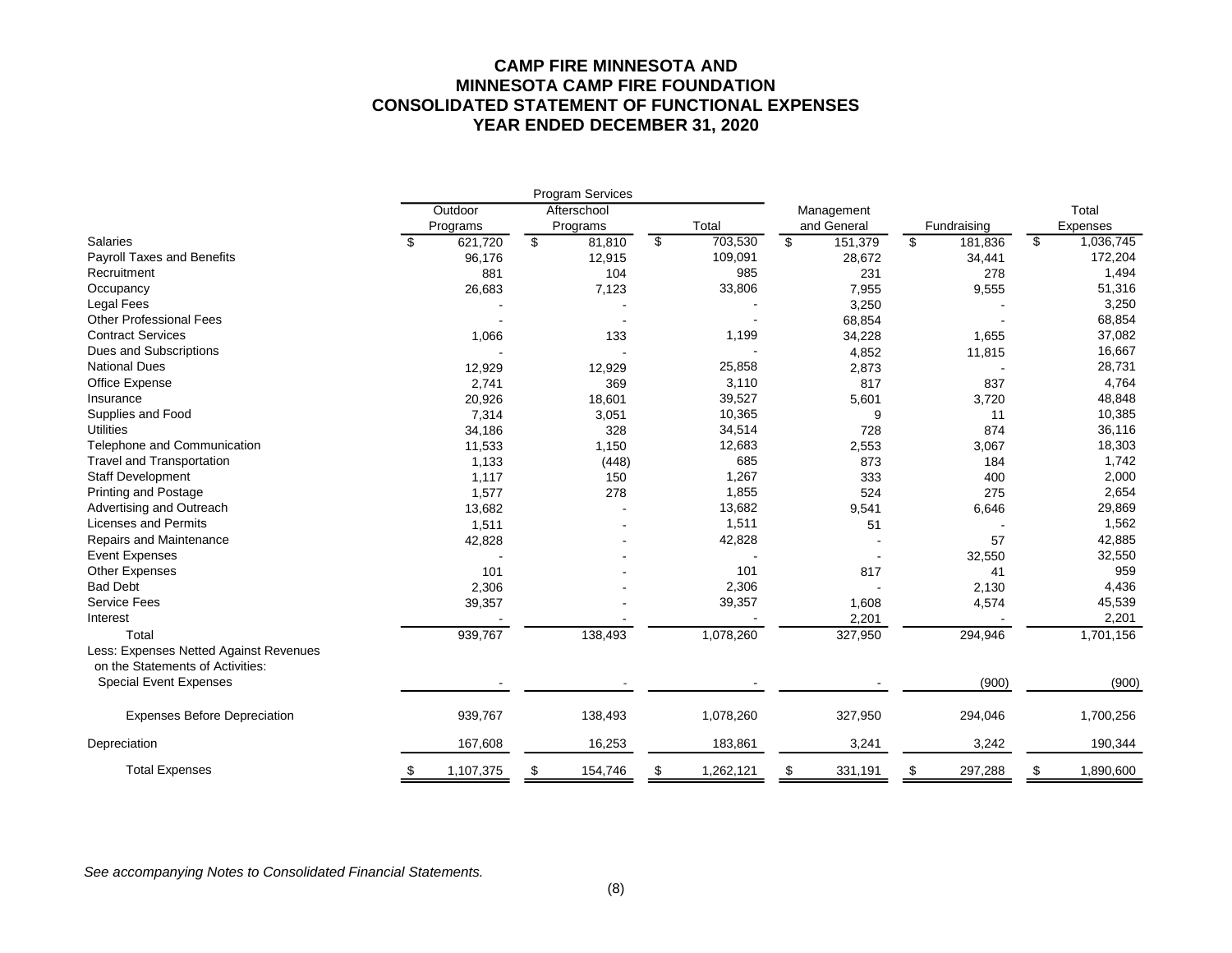# **CAMP FIRE MINNESOTA AND MINNESOTA CAMP FIRE FOUNDATION CONSOLIDATED STATEMENTS OF CASH FLOWS YEARS ENDED DECEMBER 31, 2021 AND 2020**

|                                                          | 2021 |            |    | 2020        |  |  |
|----------------------------------------------------------|------|------------|----|-------------|--|--|
| <b>CASH FLOWS FROM OPERATING ACTIVITIES</b>              |      |            |    |             |  |  |
| Change in Net Assets                                     | \$   | (17, 299)  | \$ | 971         |  |  |
| Adjustment to Reconcile Change in Net Assets to Net Cash |      |            |    |             |  |  |
| Provided (Used) by Operating Activities:                 |      |            |    |             |  |  |
| Depreciation                                             |      | 295,077    |    | 190,344     |  |  |
| Gain on Investments                                      |      | (272, 398) |    | (114, 961)  |  |  |
| Loss on Disposal of Property and Equipment               |      |            |    | 11,668      |  |  |
| In-Kind Contribution of Property and Equipment           |      |            |    | (13, 805)   |  |  |
| (Increase) Decrease in Assets:                           |      |            |    |             |  |  |
| Promises to Give                                         |      | 178,261    |    | (12, 460)   |  |  |
| <b>Accounts Receivable</b>                               |      | 112,217    |    | (125, 721)  |  |  |
| <b>Prepaid Expenses</b>                                  |      | 9,972      |    | (17, 225)   |  |  |
| Inventory                                                |      | (1,881)    |    | (2,063)     |  |  |
| Increase (Decrease) in Liabilities:                      |      |            |    |             |  |  |
| <b>Accounts Payable</b>                                  |      | 814        |    | (496, 556)  |  |  |
| <b>Accrued Expenses</b>                                  |      | 9,745      |    | 13,140      |  |  |
| Deferred Revenue                                         |      | (22, 667)  |    | 92,372      |  |  |
| Net Cash Provided (Used) by Operating Activities         |      | 291,841    |    | (474, 296)  |  |  |
| <b>CASH FLOWS FROM INVESTING ACTIVITIES</b>              |      |            |    |             |  |  |
| Purchase of Property and Equipment                       |      | (108, 949) |    | (3,201,491) |  |  |
| Proceeds from Disposal of Property and Equipment         |      |            |    | 8,751       |  |  |
| Proceeds from Sale of Investments                        |      | 69,962     |    | 93,107      |  |  |
| Net Cash Used by Investing Activities                    |      | (38, 987)  |    | (3,099,633) |  |  |
| <b>CASH FLOWS FROM FINANCING ACTIVITIES</b>              |      |            |    |             |  |  |
| Payments on Capital Lease                                |      | (12, 555)  |    | (11, 457)   |  |  |
| NET INCREASE (DECREASE) IN CASH AND CASH EQUIVALENTS     |      | 240,299    |    | (3,585,386) |  |  |
| Cash and Cash Equivalents - Beginning of Year            |      | 579,335    |    | 4,164,721   |  |  |
| CASH AND CASH EQUIVALENTS - END OF YEAR                  | \$   | 819,634    | \$ | 579,335     |  |  |
| SUPPLEMENTAL DISCLOSURES OF CASH FLOW INFORMATION        |      |            |    |             |  |  |
| Cash Paid for Interest                                   | \$   | 1,741      | \$ | 2,201       |  |  |
| Acquisition of Equipment Through Capital Lease           | \$   | 23,267     | \$ |             |  |  |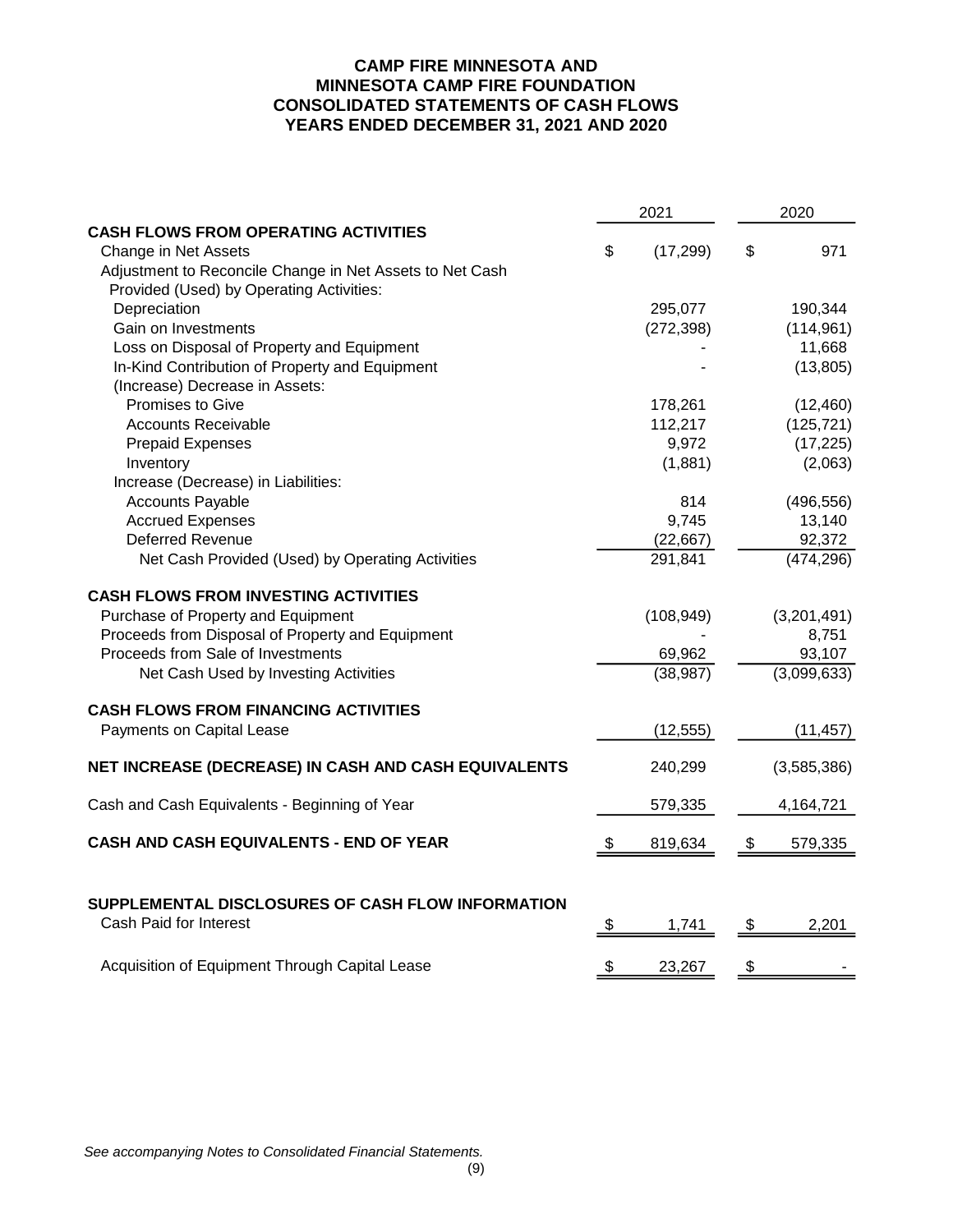# **NOTE 1 NATURE OF BUSINESS AND SUMMARY OF SIGNIFICANT ACCOUNTING POLICIES**

### **Mission**

With nature as our catalyst, we energize youth to discover their spark so their futures glow brighter.

### **Program Services**

Camp Fire Minnesota is an inclusive nature-based youth development organization. We serve Twin Cities youth through our K-12 environmental education program, afterschool nature programs in the community, and summer and school-break camps, as well as provide an online library of free nature-based resources for families and educators.

Our K-12 environmental education program is led by a team of dedicated and trained Naturalists. We engage students in hands-on nature-based learning at our camp property, in their classrooms, and through virtual live lessons. Camp Fire's environmental education curriculum is aligned with Minnesota State Education Standards and supports in-class learning.

We offer nature-based afterschool programs in schools across the metro and at our camp property. These programs connect youth with the outdoors while developing STEM competencies, growing as leaders, and building social-emotional skills. Examples of activities include ecosystems exploration, animal adaptations, and team-building in nature.

Our summer and school-break camps engage campers in outdoor fun and skill-building. Our traditional summer camp includes day and overnight camps, a leadership development track, and adventure canoe trips in northern Minnesota. Youth swim and fish in Lake Minnewashta, push their limits on the challenge course, tend vegetables in the camp garden, and explore the restored wetlands and pollinator garden. In addition to summer camp, we offer school break camps and partner with peer youth-serving organizations to provide year-round access to our property.

Camp Fire offers nature-based resources for families and educators through My Nature Connection, our free online library. These lessons help youth connect with nature in their backyard and neighborhoods.

In 2021, Camp Fire reached 10,300 youth through our programs and resources. We measure our impact through teacher, youth and parent evaluations. As a result of their Camp Fire experience, 81% of youth discover their spark through new experiences and 89% of youth value nature and steward the environment.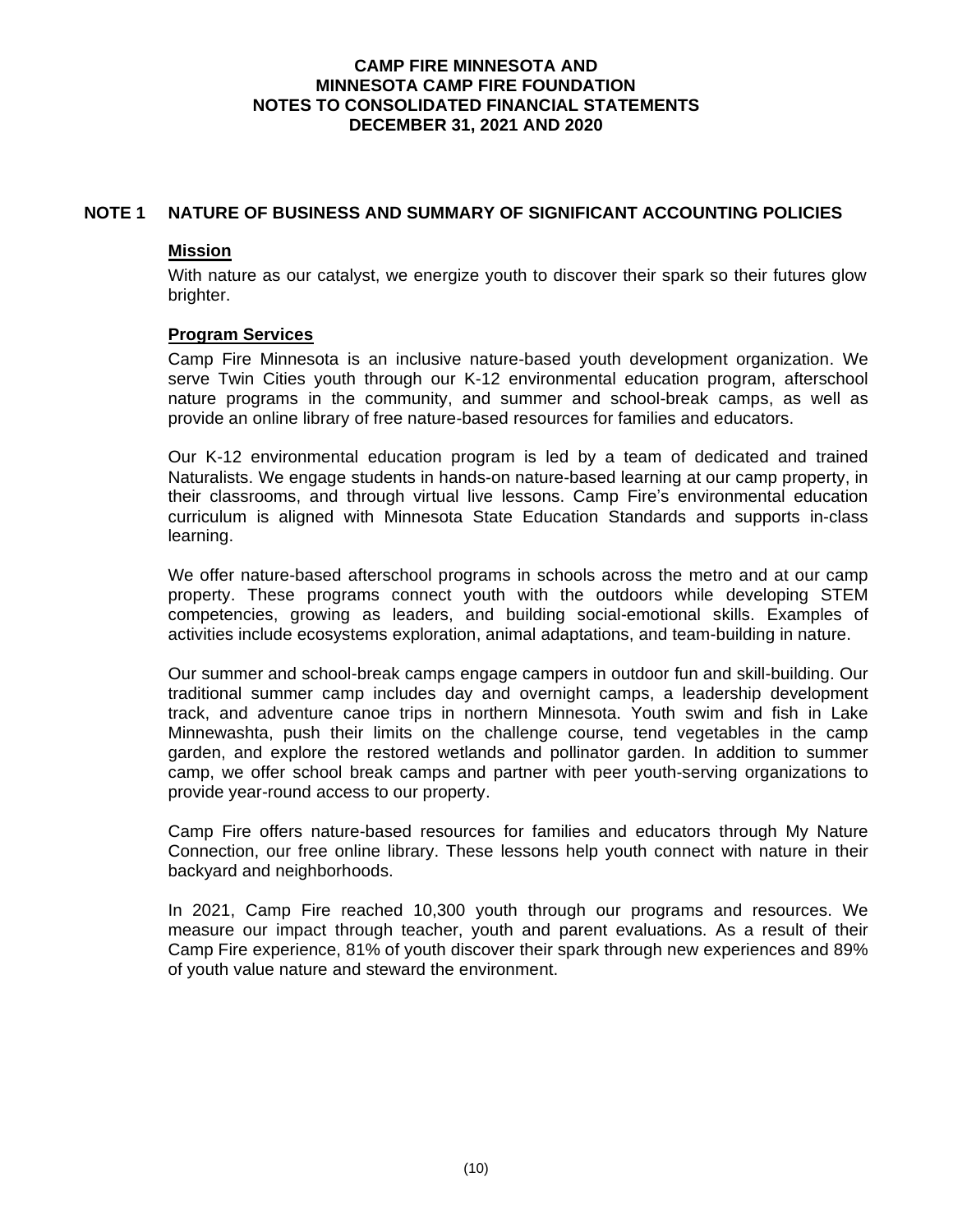# **NOTE 1 NATURE OF BUSINESS AND SUMMARY OF SIGNIFICANT ACCOUNTING POLICIES (CONTINUED)**

# **Minnesota Camp Fire Foundation**

The Minnesota Camp Fire Foundation's (the Foundation) mission is to ensure a strong future for Camp Fire Minnesota. Through annual distributions from its investment portfolio, the Foundation financially supports organizational operations, facilities and critical programs like Camp Fire Minnesota's afterschool and in-class environmental education, environmental education field trips, and camp programs. The Foundation is a separate nonprofit organization, established to exclusively support Camp Fire Minnesota. The Foundation is managed by a board of trustees elected by Camp Fire Minnesota's board of directors.

Collectively, Camp Fire Minnesota and the Foundation are referred to as Camp Fire.

# **Basis of Presentation**

The consolidated financial statements include the accounts of Camp Fire Minnesota and the Foundation. All significant intercompany balances and transactions have been eliminated in consolidation.

# **Cash and Cash Equivalents**

Cash and cash equivalents include investments in highly liquid debt instruments with a maturity of three months or less.

### **Promises to Give**

Promises to give consist of amounts due from pledges for contributions and are recorded at fair value, which approximates carrying value, when promised. For pledges receivable to be collected more than a year in the future, these are recorded at their discounted present value. All recorded amounts are deemed to be collectible and, accordingly, no allowance is recorded.

### **Accounts Receivable**

Accounts receivable are stated at the amount management expects to collect from outstanding balances. Camp Fire evaluates the allowance for doubtful accounts based on an assessment of the current status of individual accounts. Camp Fire considers all receivables outstanding 90 days or more to be past due. After management has used exhaustive collection efforts, accounts receivable are written off through a charge to the allowance for doubtful accounts. Collections on accounts previously written off are included in income as received. Camp Fire does not require collateral for the extension of credit. All recorded amounts are deemed to be collectible and, accordingly, no allowance is recorded.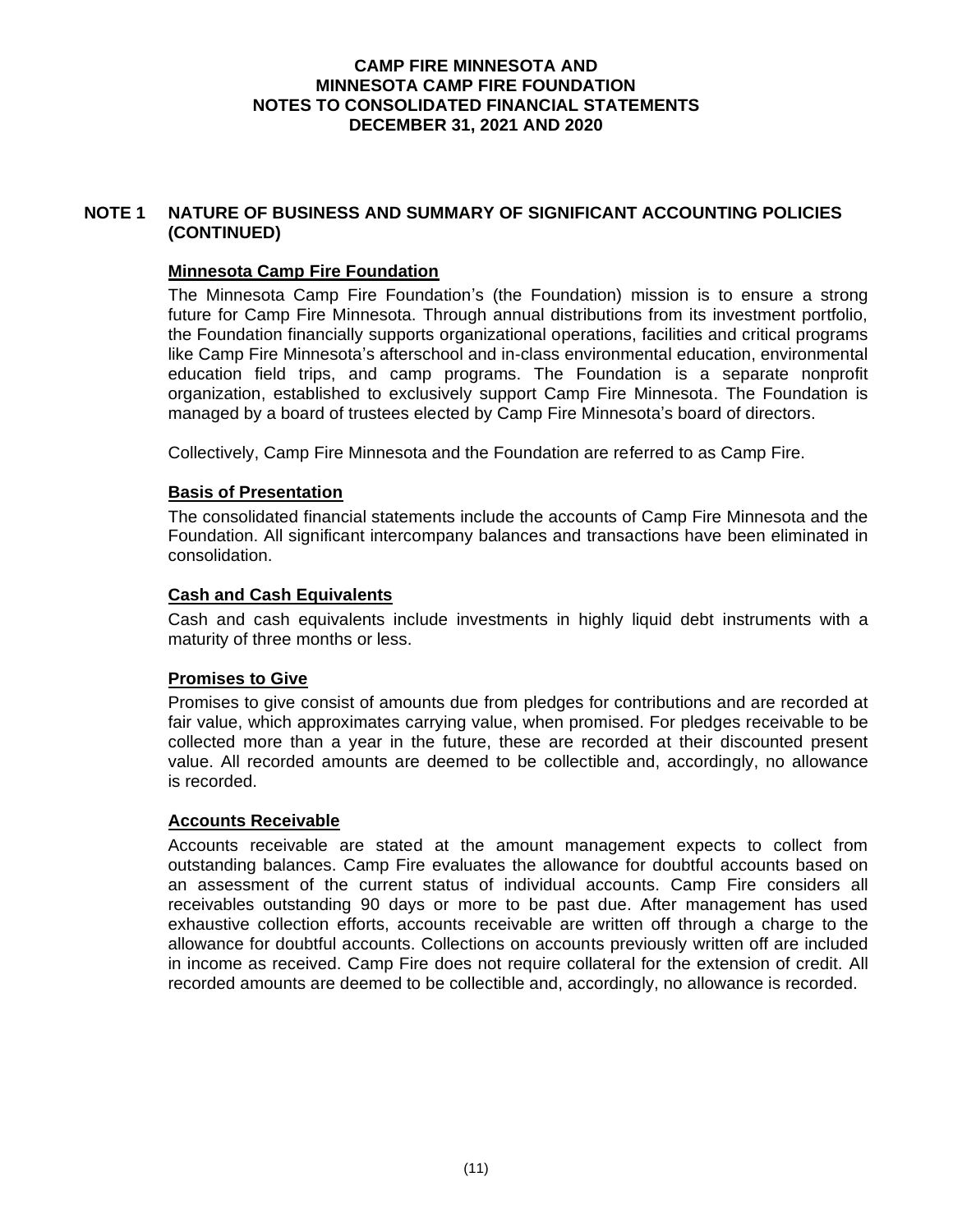# **NOTE 1 NATURE OF BUSINESS AND SUMMARY OF SIGNIFICANT ACCOUNTING POLICIES (CONTINUED)**

### **Inventory**

Inventory consists of clothing and other merchandise for resale used in various programs. Inventory is stated at the lower of cost or net realizable value determined by the first-in, firstout method.

# **Property and Equipment and Depreciation Method**

Property and equipment are stated at cost. Donations of property and equipment are recorded at their fair value at the date of gift. Expenditures for maintenance and repairs are charged against operations. Renewals and betterments that materially extend the life of an asset are capitalized. All capital expenditures greater than \$500 are capitalized.

Depreciation is calculated on the straight-line method based generally upon the following estimate useful lives:

| <b>Buildings and Improvements</b>    | 15 to 40 Years |
|--------------------------------------|----------------|
| Equipment, Furnishings, and Vehicles | 5 to 10 Years  |

# **Investments**

Investments consist of real estate investment trusts. Real estate investment trusts are recorded at fair value based on similar assets in active markets.

# **Fair Value Measurements**

As required by the Financial Accounting Standards Board, the Foundation's investments are reported using a framework for measuring fair value. The framework provides a fair value hierarchy that prioritizes the inputs to valuation techniques used to measure fair value. The hierarchy gives the highest priority to unadjusted quoted prices in active markets for identical assets or liabilities (Level 1 measurements) and the lowest priority to unobservable inputs (Level 3 measurements).

The three levels of the fair value hierarchy are described below:

*Level 1* – Inputs to the valuation methodology are unadjusted quoted prices for identical assets or liabilities in active markets that the Foundation has the ability to access.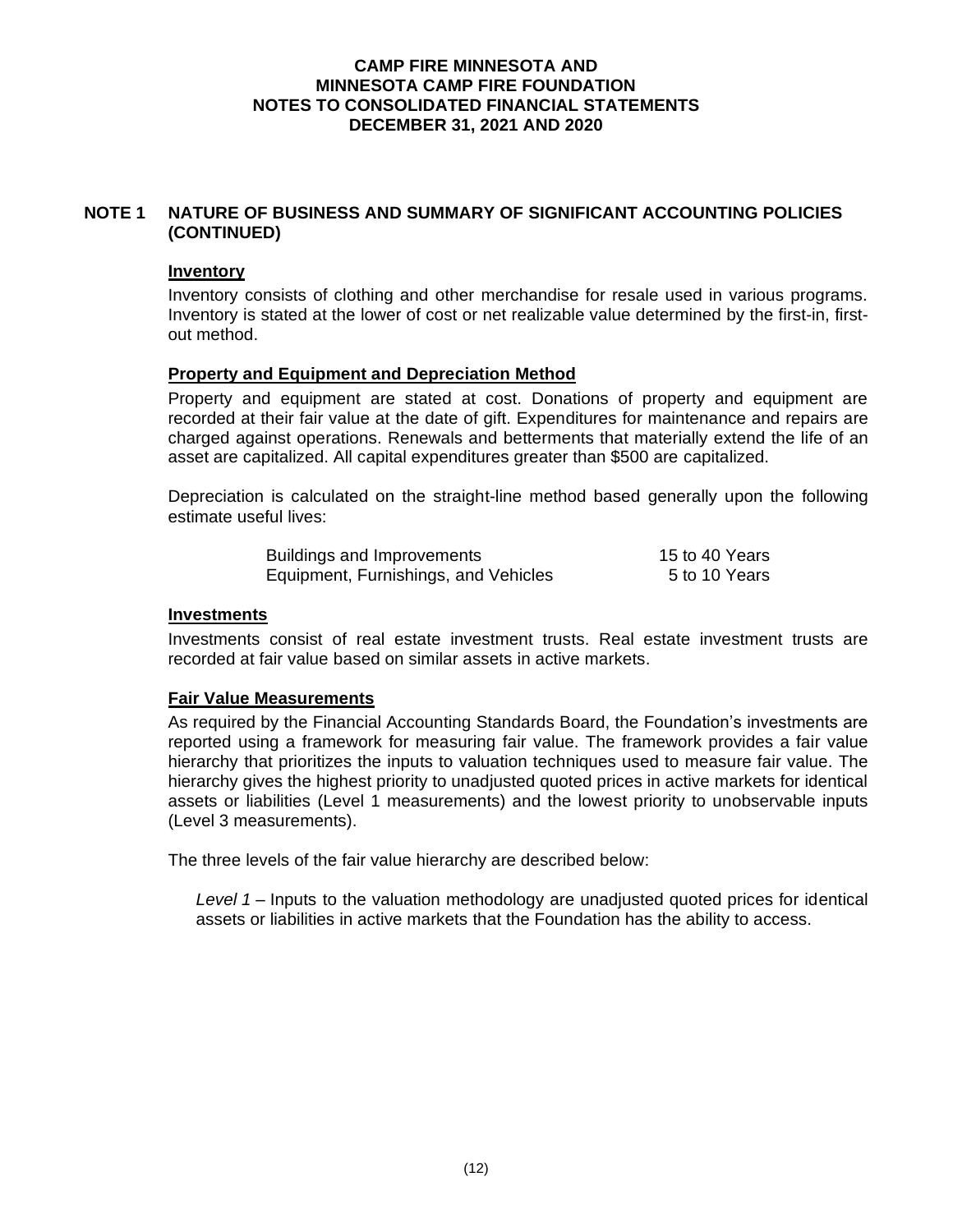# **NOTE 1 NATURE OF BUSINESS AND SUMMARY OF SIGNIFICANT ACCOUNTING POLICIES (CONTINUED)**

# **Fair Value Measurements (Continued)**

*Level 2* – Inputs to the valuation methodology include:

- Quoted prices for similar assets or liabilities in active markets;
- Quoted prices for identical or similar assets or liabilities in inactive markets;
- Inputs other than quoted prices that are observable for the asset or liability;
- Inputs that are derived principally from or corroborated by observable market data by correlation or other means.

If the asset or liability has a specified (contractual) term, the Level 2 input must be observable for substantially the full term of the asset or liability.

*Level 3* – Inputs to the valuation methodology are unobservable and significant to the fair value measurement.

The assets or liability's fair value measurement level within the fair value hierarchy is based on the lowest level of any input that is significant to the fair value measurement. Valuation techniques used must maximize the use of observable inputs and minimize the use of unobservable inputs.

### **Net Assets**

Net assets are classified into two categories: without donor restriction and with donor restriction. All net assets are considered to be without donor restriction unless specifically restricted by the donor or by law. Net assets with donor restrictions include contributions with temporary, donor-imposed time, or purpose restrictions. Net assets with donor restrictions are released to net assets without donor restrictions when the time restrictions expire or the contributions are used for their restricted purpose. Restrictions that are received and fulfilled within the same year are presented as contributions with donor restrictions and releases from restriction. Net assets with donor restrictions also include contributions with donor-imposed restrictions requiring resources to be maintained in perpetuity but permitting unrestricted use of all or part of the investment income earned on the corpus.

### **Contributions**

Contributions are recorded when promised as without donor restrictions or with donor restrictions depending on the existence and/or nature of any donor restrictions. All contributions are considered to be available for unrestricted use unless specifically restricted by the donor or by law. Amounts received that are designated for future periods or restricted by the donor for specific purposes are reported as net assets with donor restrictions. When a restriction expires, net assets with donor restrictions are reclassified to net assets without donor restrictions and reported in the consolidated statements of activities as Net Assets Released from Restrictions. Unconditional promises to give that are expected to be collected in future years are recorded at the net present value of the amounts expected to be collected. Conditional promises to give are not included as support until such time as the conditions are substantially met.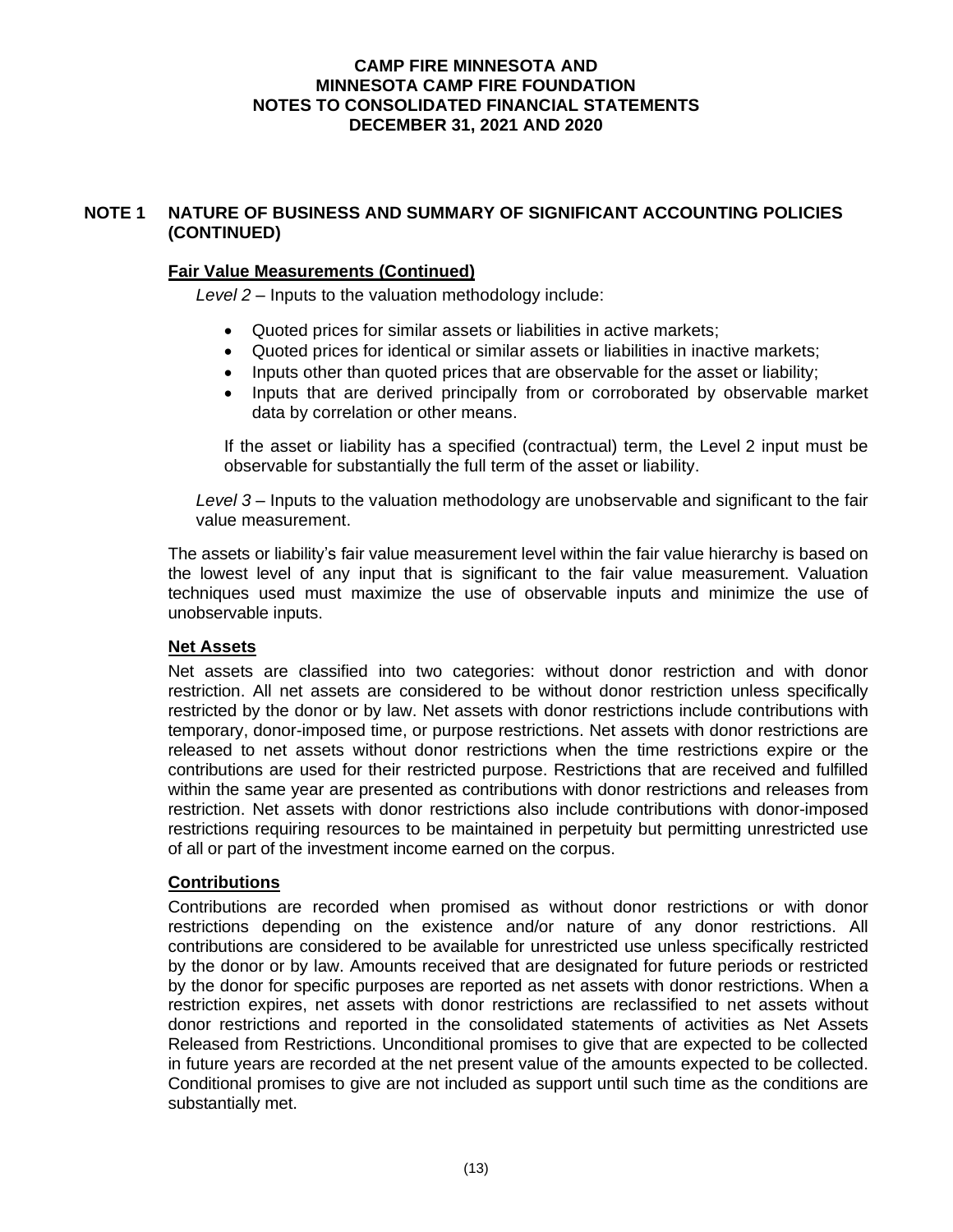# **NOTE 1 NATURE OF BUSINESS AND SUMMARY OF SIGNIFICANT ACCOUNTING POLICIES (CONTINUED)**

# **Program Service Revenue**

Program service revenue is recognized as services are provided for outdoor and afterschool programs and is recognized based on the date of service provided.

# **In-Kind Contributions**

Camp Fire recognizes contribution revenue for certain goods and services received which are reflected at their estimated fair value at the date of receipt.

# **Functional Allocation of Expenses**

The costs of providing various programs and other activities have been summarized on a functional basis in the consolidated statements of activities and consolidated statements of functional expenses. Expenses are allocated based upon time spent or estimated usage.

# **Use of Estimates**

The preparation of financial statements in conformity with accounting principles generally accepted in the United States of America (GAAP) requires management to make estimates and assumptions that affect certain reported amounts and disclosures. Actual results could differ from those estimates.

# **Concentrations of Credit Risk**

Financial instruments that potentially subject Camp Fire to concentrations of credit risk consist primarily of cash and cash equivalents and investments. Camp Fire places its cash and cash equivalents with high quality financial institutions. At times, such amounts may be in excess of the Federal Deposit Insurance Corporation insurance limits. Camp Fire has not experienced any loss associated with this practice.

### **Major Source of Revenue**

Camp Fire received approximately 77% and 55% of its total contributions and grants from three and two organizations or individuals for the years ended December 31, 2021 and 2020, respectively. As of December 31, 2021 and 2020, 96% and 72% of Camp Fire's promises to give are derived from three organizations or individuals, respectively.

# **Income Taxes**

Camp Fire Minnesota and the Foundation are exempt from income taxes as public charities under Section 501(c)(3) of the Internal Revenue Code and applicable state statutes. However, income from certain activities not directly related to Camp Fire's tax-exempt purpose could result in taxable income. Camp Fire follows guidance related to uncertainty in income taxes, recognizing tax benefits from uncertain tax positions only if it is more likely than not that the tax positions will be sustained on examination by taxing authorities. Camp Fire has identified no significant income tax uncertainties. Camp Fire had no income tax expense or cash payments for income taxes for the years ended December 31, 2021 and 2020.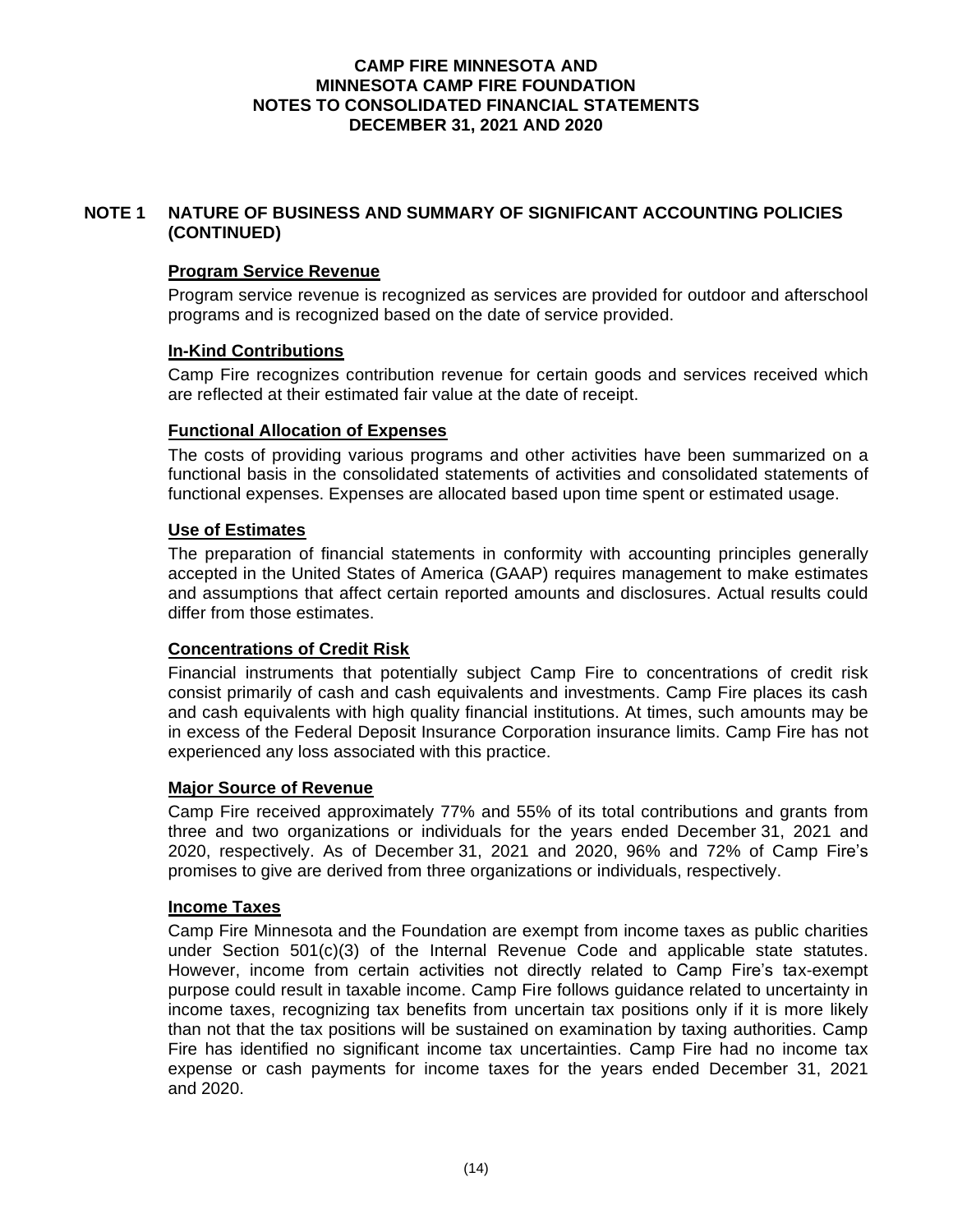### **NOTE 1 NATURE OF BUSINESS AND SUMMARY OF SIGNIFICANT ACCOUNTING POLICIES (CONTINUED)**

### **Reclassifications**

Certain amounts appearing in the 2020 financial statements have been reclassified to conform with the 2021 presentation. The reclassifications have no effect on reported amounts of total net assets or change in total net assets.

# **Subsequent Events**

Camp Fire evaluated for subsequent events through May 2, 2022, the date the consolidated financial statements were available for issuance.

# **NOTE 2 LIQUIDITY AND AVAILABILITY**

As part of Camp Fire's liquidity management, annual operating budgets are built so that revenues break even with expenses.

Camp Fire's financial assets due within one year of the statement of financial position for general expenditures are as follows:

|                           | 2021    |  |         |
|---------------------------|---------|--|---------|
| Cash and Cash Equivalents | 277.027 |  | 351.558 |
| <b>Promises to Give</b>   | 3.555   |  | 158.734 |
| Accounts Receivable       | 24.496  |  | 136.087 |
| Investments               | 24.933  |  | 20.829  |
| Total                     | 330.011 |  | 667.208 |

In 2021 and 2020, Camp Fire had holdings in a community foundation, of which the organization could draw up to \$191,967 and \$202,746, respectively, upon in the event of an unanticipated liquidity need. The additional \$716,162 and \$621,041 holdings in the community foundation include \$71,125 and \$46,300 donor endowments in 2021 and 2020, respectively. The income from those endowments is restricted for specific purposes and, therefore, not available for general expenditure. The remaining holdings have a spending rate of 5%. As of December 31, 2021 and 2020, \$24,239 and \$23,079, respectively, of appropriations from the holdings will be available within the next 12 months.

# **NOTE 3 PROMISES TO GIVE RECEIVABLE**

Promises to give receivable are expected to be received as follows:

| Year Ending December 31. | Amount |
|--------------------------|--------|
| 2022                     | 3.555  |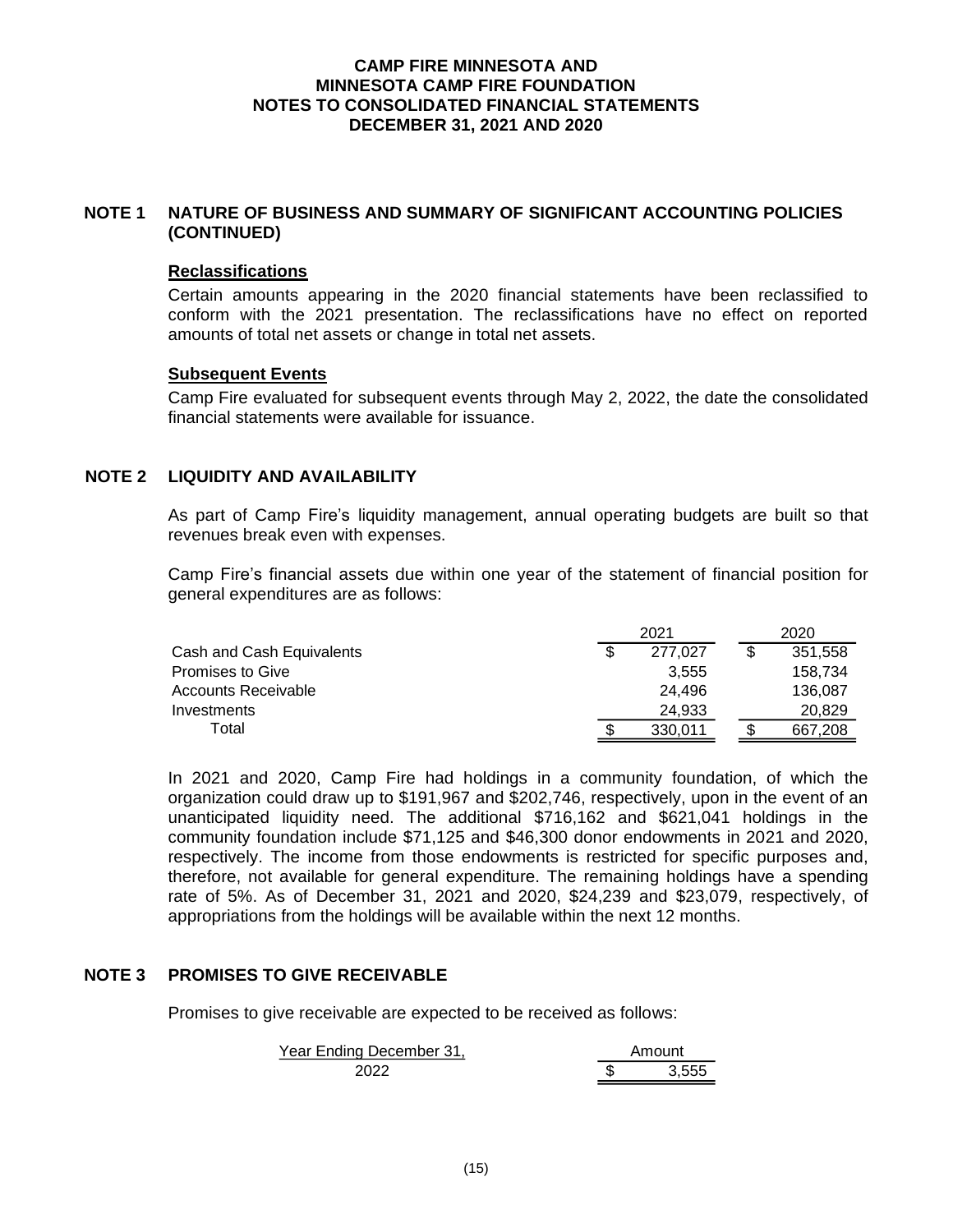# **NOTE 4 BENEFICIAL INTEREST IN HUMPHREY TRUST**

Camp Fire Minnesota is a 2.5% beneficiary of the James Daniel Humphrey Foundation Charitable Trust (the Trust). The Trust document created in 1975, states 2.5% of the annual income, as defined by the Trust document, shall be directed to Camp Fire Minnesota to maintain the camp. The distribution to Camp Fire Minnesota for the years ended December 31, 2021 and 2020 was \$40,000. The Trust is designed to be perpetual. Specifically, the Trust pays out the income earned during the year but no principal. Therefore, Camp Fire recognizes this perpetual stream of income as an asset valued at 2.5% of the fair value of the Trust assets as of the consolidated statements of financial position date.

# **NOTE 5 FAIR VALUE MEASUREMENT**

Fair values of assets measured on a recurring basis at December 31 are as follows:

| December 31, 2021                   | Level 1      | Level 2 | Level 3         |    | Total     |
|-------------------------------------|--------------|---------|-----------------|----|-----------|
| <b>Real Estate Investment Stock</b> | \$<br>24,933 | \$      | \$              | \$ | 24,933    |
| Beneficial Interest in              |              |         |                 |    |           |
| <b>Humphrey Trust</b>               |              |         | 1,108,966       |    | 1,108,966 |
| <b>Assets Held at Community</b>     |              |         |                 |    |           |
| Foundation                          |              |         | 908,129         |    | 908,129   |
| Total                               | 24,933       | \$      | \$<br>2,017,095 | \$ | 2,042,028 |
|                                     |              |         |                 |    |           |
| December 31, 2020                   | Level 1      | Level 2 | Level 3         |    | Total     |
| <b>Real Estate Investment Stock</b> | \$<br>20,829 | \$      | \$              | S  | 20.829    |
| Beneficial Interest in              |              |         |                 |    |           |
| <b>Humphrey Trust</b>               |              |         | 994,976         |    | 994,976   |
| <b>Assets Held at Community</b>     |              |         |                 |    |           |
| Foundation                          |              |         | 823,787         |    | 823,787   |
| Total                               | \$<br>20,829 | \$      | \$<br>1,818,763 | \$ | 1,839,592 |

The basis for determining Level 3 assets is as follows:

- Beneficial Interest in Humphrey Trust is based on a perpetual stream of income as an asset valued at 2.5% of the fair value of the trust assets. Underlying assets of the Trust as of December 31, 2021 include 1% cash alternatives, 13% fixed income, and 86% equities. The majority of the trust assets are valued using Level 1 inputs.
- Assets Held at Community Foundation is based on the performance of the multiasset endowment portfolio managed by the Community Foundation's Investment Committee. Underlying assets of the Foundation Holding as of December 31, 2021 include 65% growth assets, 23% diversifying assets, and 12% real assets.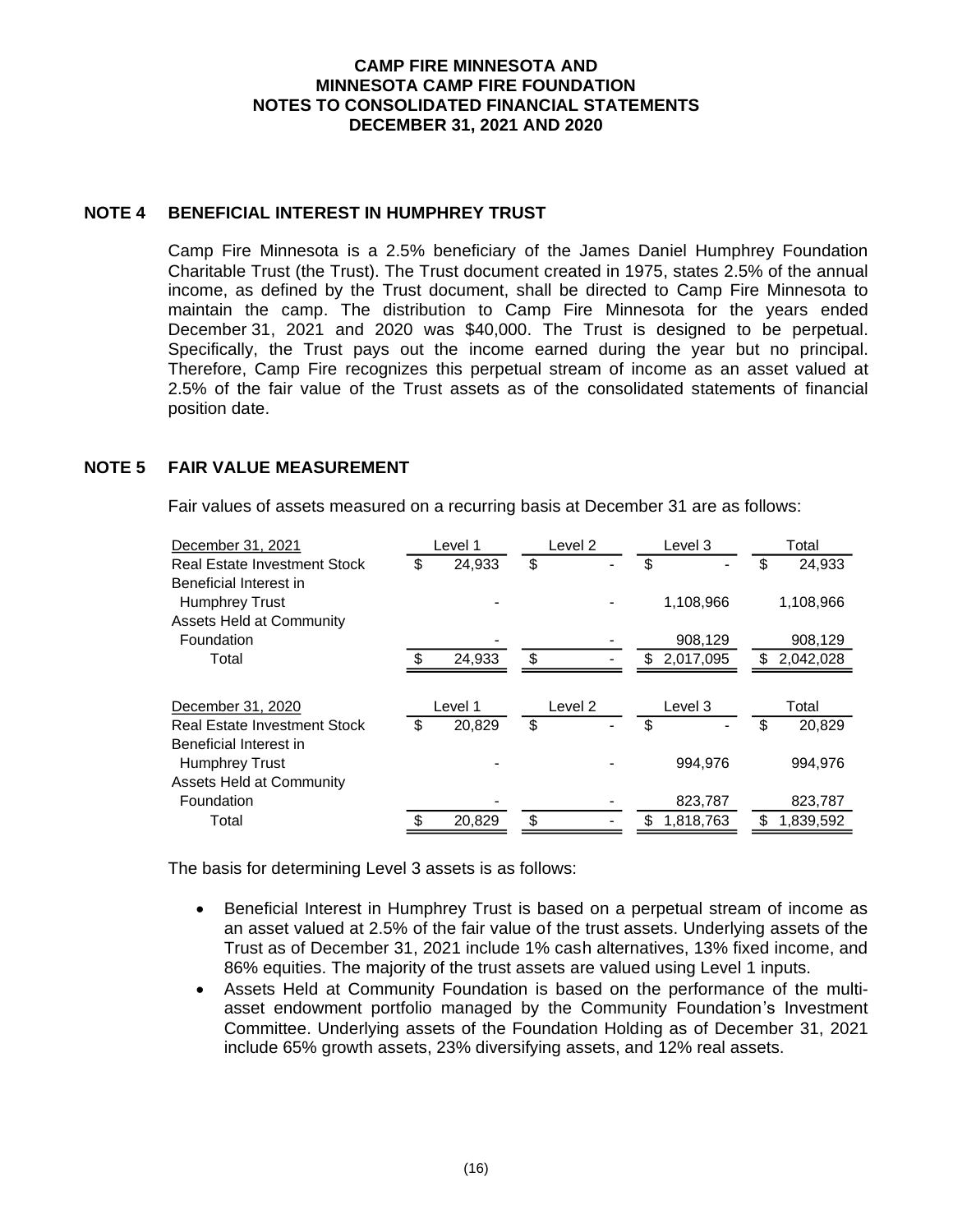# **NOTE 5 FAIR VALUE MEASUREMENT (CONTINUED)**

The tables below present information about the changes in the beneficial interest in Humphrey Trust (see Note 4) and the assets held at Community Foundation which is measured at fair value on a recurring basis using significant unobservable inputs:

|                             | Humphrey |           |    | Community  |   |           |
|-----------------------------|----------|-----------|----|------------|---|-----------|
|                             | Trust    |           |    | Foundation |   | Total     |
| Balance - January 1, 2021   |          | 994,976   | \$ | 823,787    | S | 1,818,763 |
| Change in Value             |          | 113,990   |    | 84,342     |   | 198,332   |
| Balance - December 31, 2021 |          | 1,108,966 | S  | 908,129    |   | 2,017,095 |
|                             |          |           |    |            |   |           |
| Balance - January 1, 2020   | \$       | 924.434   | S  | 867,851    | S | 1,792,285 |
| Change in Value             |          | 70,542    |    | (44,064)   |   | 26,478    |
| Balance - December 31, 2020 |          | 994,976   |    | 823,787    |   | 1,818,763 |

### **NOTE 6 IN-KIND CONTRIBUTIONS**

Camp Fire received donated rent and services in conjunction with their community programs as well as donated items for silent auctions for the years ended December 31, 2021 and 2020 as listed below. These items are recorded at their fair market value as of the date of receipt and are classified in in-kind contributions and special events in the accompanying consolidated financial statements and a corresponding expense/asset in the categories listed below.

These items would need to be purchased if not donated to Camp Fire during 2021:

| Description                                                                      |    | Amount | Category      |
|----------------------------------------------------------------------------------|----|--------|---------------|
| <b>Supplies</b>                                                                  | \$ | 75     | Other Expense |
| <b>Supplies</b>                                                                  |    | 75     | Event Expense |
| Total                                                                            | S  | 150    |               |
| In-Kind Contributions Included in Special Events:<br><b>Silent Auction Items</b> | S  | 20,769 | Events        |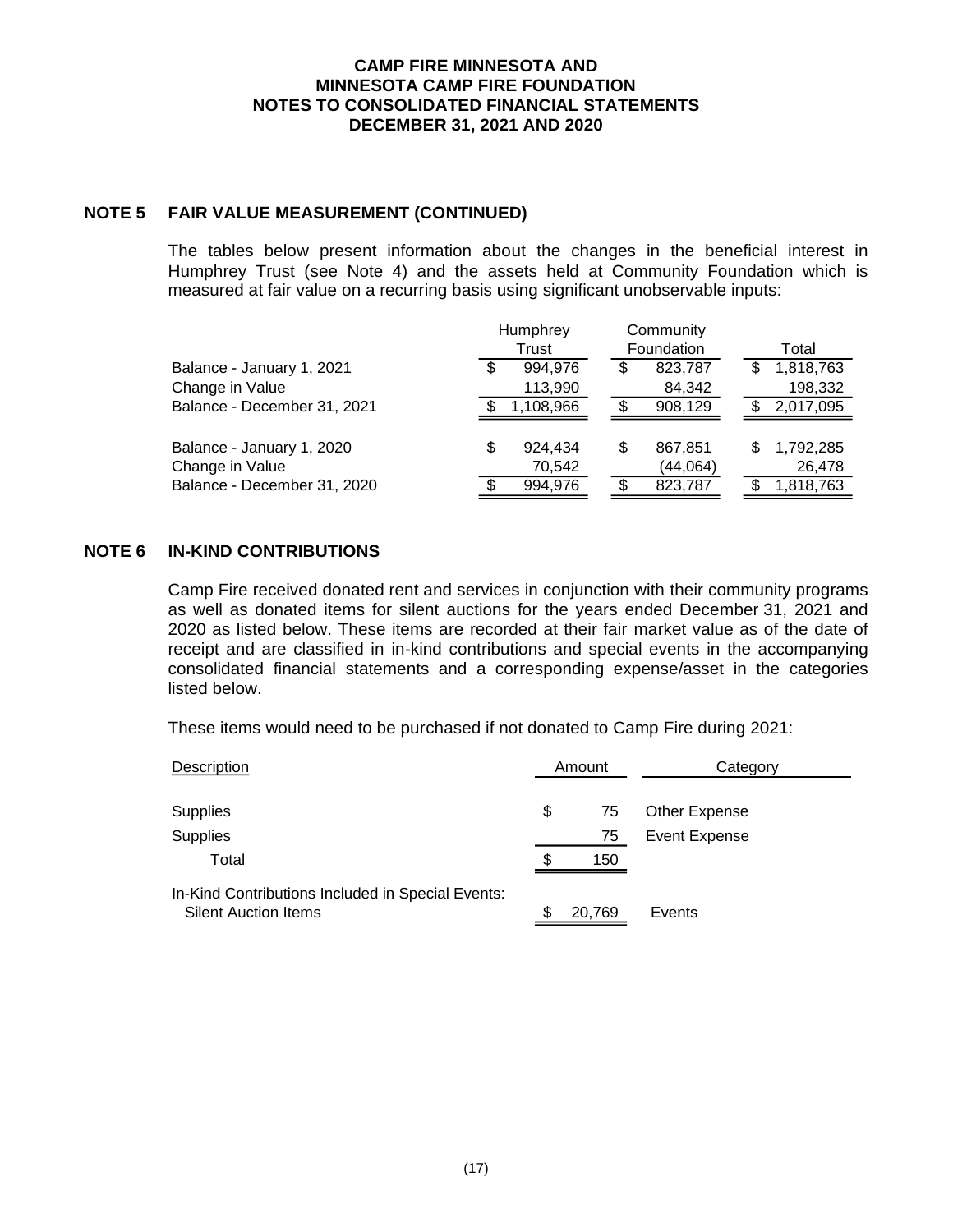# **NOTE 6 IN-KIND CONTRIBUTIONS (CONTINUED)**

These items would need to be purchased if not donated to Camp Fire during 2020:

| Description                                                                      | Amount      | Category                                |  |  |  |
|----------------------------------------------------------------------------------|-------------|-----------------------------------------|--|--|--|
| Rent                                                                             | \$<br>3,540 | Occupancy                               |  |  |  |
|                                                                                  |             |                                         |  |  |  |
| Architect Services                                                               | 10,150      | <b>Construction in Progress</b>         |  |  |  |
| Equipment                                                                        | 1,655       | Equipment, Furnishings, and<br>Vehicles |  |  |  |
| Furniture                                                                        | 2,000       | Equipment, Furnishings, and<br>Vehicles |  |  |  |
| Coaching Services                                                                | 750         | <b>Other Professional Fees</b>          |  |  |  |
| Total                                                                            | 18,095      |                                         |  |  |  |
| In-Kind Contributions Included in Special Events:<br><b>Silent Auction Items</b> | \$<br>4.632 | Events                                  |  |  |  |

In addition to the services described above, numerous volunteers donated their time and skills during the year to Camp Fire. Although these services are valuable to Camp Fire, they do not meet the criteria required by accounting standards to be recorded in the consolidated financial statements. These additional volunteer hours totaled approximately 1,433 and 984 hours in the years ended December 31, 2021 and 2020, respectively.

# **NOTE 7 NATIONAL DUES**

National dues are paid to Camp Fire National Headquarters, the national affiliate, and are calculated by the national affiliate based on a certain percentage of Camp Fire's expenses. For the years ended December 31, 2021 and 2020, Camp Fire incurred \$57,211 and \$28,731, respectively, as a charter fee to Camp Fire National Headquarters, which has been recorded as National Dues on the consolidated statements of functional expenses.

# **NOTE 8 LEASES AND COMMITMENTS**

### **Operating Leases**

During 2017, Camp Fire renewed its agreement to lease an office location for 60 months which expires in August 2022. Monthly lease payments increase slightly each year, beginning at \$3,845 during 2017 and ending at \$4,081 at the termination of the lease. Due to the increasing payment nature of the lease, a deferred rent liability of \$951 and \$1,895 has been recorded as of December 31, 2021 and 2020, respectively, and is included in Accrued Expenses on the consolidated statements of financial position.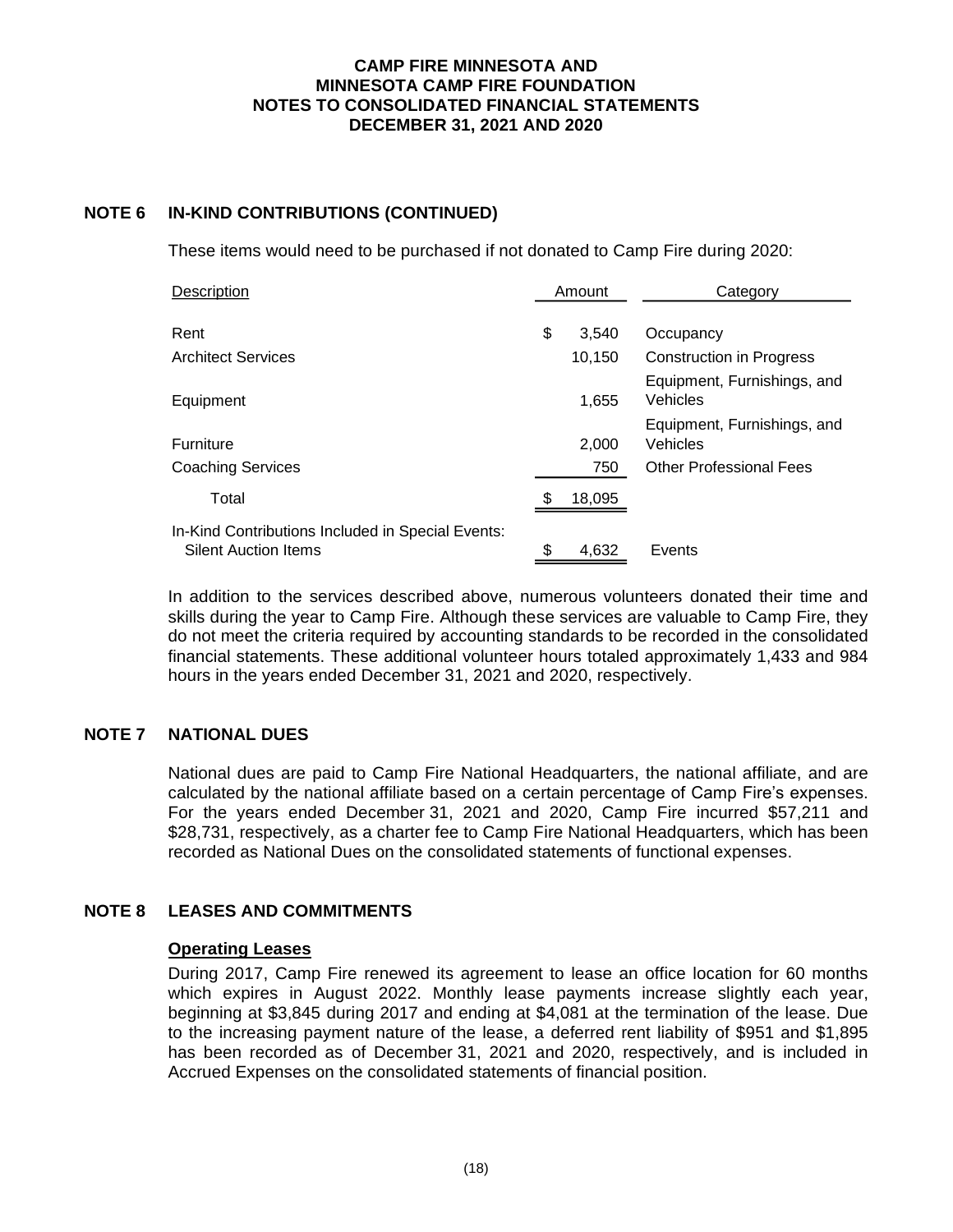# **NOTE 8 LEASES AND COMMITMENTS (CONTINUED)**

Future minimum payments of operating leases are as follows:

| Year Ending December 31, | Amount |
|--------------------------|--------|
| າ∩າາ                     | 32650  |

Total rent expense for office space for the years ended December 31, 2021 and 2020 was \$47,549 and is included in Occupancy on the consolidated statements of functional expenses.

# **Capital Leases**

Camp Fire leases two copiers under a 63-month lease commencing May 30, 2019 and expiring on August 30, 2024. The lease replaced a previous lease and provided for payments of \$653 per month. Interest is imputed at approximately 7.9%. The lease is classified as a capital lease. At December 31, 2021, the total capitalized cost of the equipment under the lease is \$33,600 and the accumulated depreciation is \$16,533.

In March 2021, Camp Fire entered into a new 36-month lease agreement for a skid steer, expiring March 2024. The new zero-interest lease provides for payments of \$646 per month. At December 31, 2021, the total capitalized cost of the equipment under the lease is \$23,268 and the accumulated depreciation is \$3,490.

The combined capital lease obligations consist of the following at December 31, 2021:

| Present Value of Minimum Lease Payments | 35.592    |
|-----------------------------------------|-----------|
| Less: Current Portion                   | (14, 345) |
| Noncurrent Portion                      | 21.247    |

Future minimum lease obligations on the capital lease consist of the following:

| Year Ending December 31,                   | Amount   |
|--------------------------------------------|----------|
| 2022                                       | 15.590   |
| 2023                                       | 15,590   |
| 2024                                       | 6,515    |
| Total                                      | 37,695   |
| Less: Amount Representing Interest Imputed | (2, 103) |
| Present Value of Minimum Lease Payments    | 35.592   |

# **NOTE 9 LINE OF CREDIT**

Camp Fire has a \$450,000 line of credit with Bremer Bank that matures on April 29, 2023. Interest on the line of credit is 4.25% at December 31, 2021 and is secured by land and buildings. The balance outstanding at December 31, 2021 is \$-0-.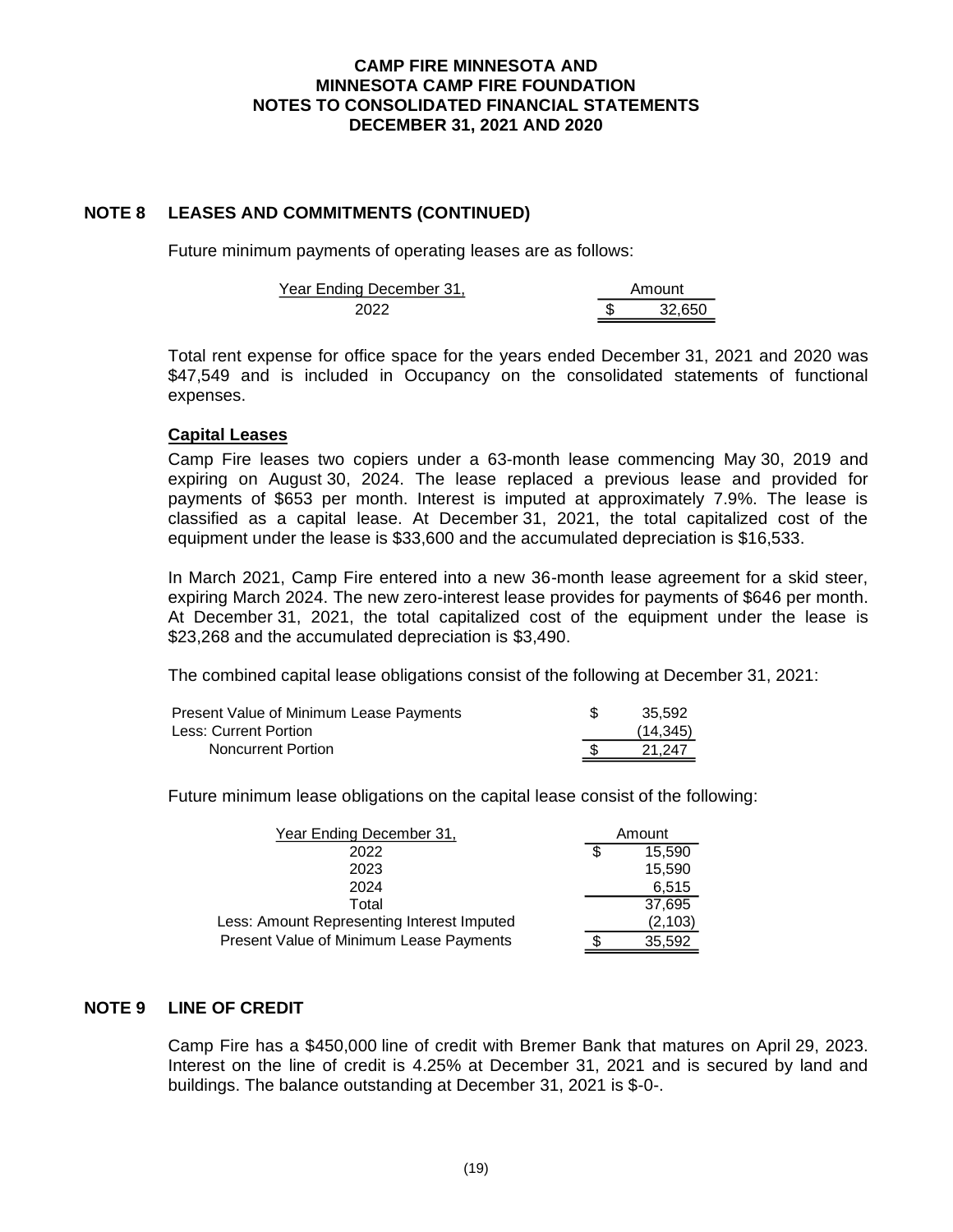# **NOTE 10 NET ASSETS WITH DONOR RESTRICTIONS**

Net assets with donor restrictions are restricted for the following purpose at December 31:

|                                                                                                                                                                                                                | 2021                                | 2020                               |  |  |
|----------------------------------------------------------------------------------------------------------------------------------------------------------------------------------------------------------------|-------------------------------------|------------------------------------|--|--|
| Subject to Expenditure for Specified Purpose:<br>Capital Improvements<br>Outdoor and Afterschool Programs<br>Total                                                                                             | \$<br>100,609<br>100,609            | \$<br>73,201<br>166,755<br>239,956 |  |  |
| Subject to the Passage of Time:<br><b>Time Restrictions</b>                                                                                                                                                    |                                     | 21,082                             |  |  |
| Endowments:<br><b>Original Donor-Restricted Gift Amount</b><br>to be Maintained in Perpetuity:<br>Agnes and Clarence Vogel Fund<br>James H. Curnow Fund<br>Lauraine Torgerson Fund<br>Loraine E. Anderson Fund | 14,282<br>27,018<br>5,000<br>24,825 | 14,282<br>27,018<br>5,000          |  |  |
| <b>Subject to Endowment Spending Policy</b><br>and Appropriation:<br>Earnings on Endowment Funds                                                                                                               | 7,168                               | 2,280                              |  |  |
| Not Subject to Endowment Spending Policy<br>and Appropriation:<br>Beneficial Interest in Humphrey Trust                                                                                                        | 1,108,966                           | 994,976                            |  |  |
| Total                                                                                                                                                                                                          | 1,287,868                           | 1,304,594                          |  |  |

# **NOTE 11 ENDOWMENTS**

Camp Fire maintains donor-restricted endowments that are invested in brokerage accounts, which are recorded in investments on the consolidated statement of financial position. As required by Financial Accounting Standards Board, *Endowments of Not-for-Profit Organizations,* net assets associated with endowment funds, including funds designated by the board of directors to function as endowments, are classified and reported based on the existence or absence of donor-imposed restrictions.

The Agnes and Clarence Vogel, the James H. Curnow, the Lauraine Torgerson, and Loraine E. Anderson Funds were given in support of Camp Fire's youth development programs and are to be maintained in perpetuity. The Agnes and Clarence Vogel Fund and the Lauraine Torgerson Fund earnings are to be used to support Camp Fire's youth development programs, and the James H. Curnow Fund and Loraine E. Anderson Fund earnings may be used to provide camp scholarships or other financial assistance programs. The board of directors of Camp Fire has interpreted the Uniform Prudent Management of Institutional Funds Act (UPMIFA) as requiring the preservation of the fair value of the original gift as of the gift date of the donor-restricted endowment funds absent explicit donor stipulations to the contrary.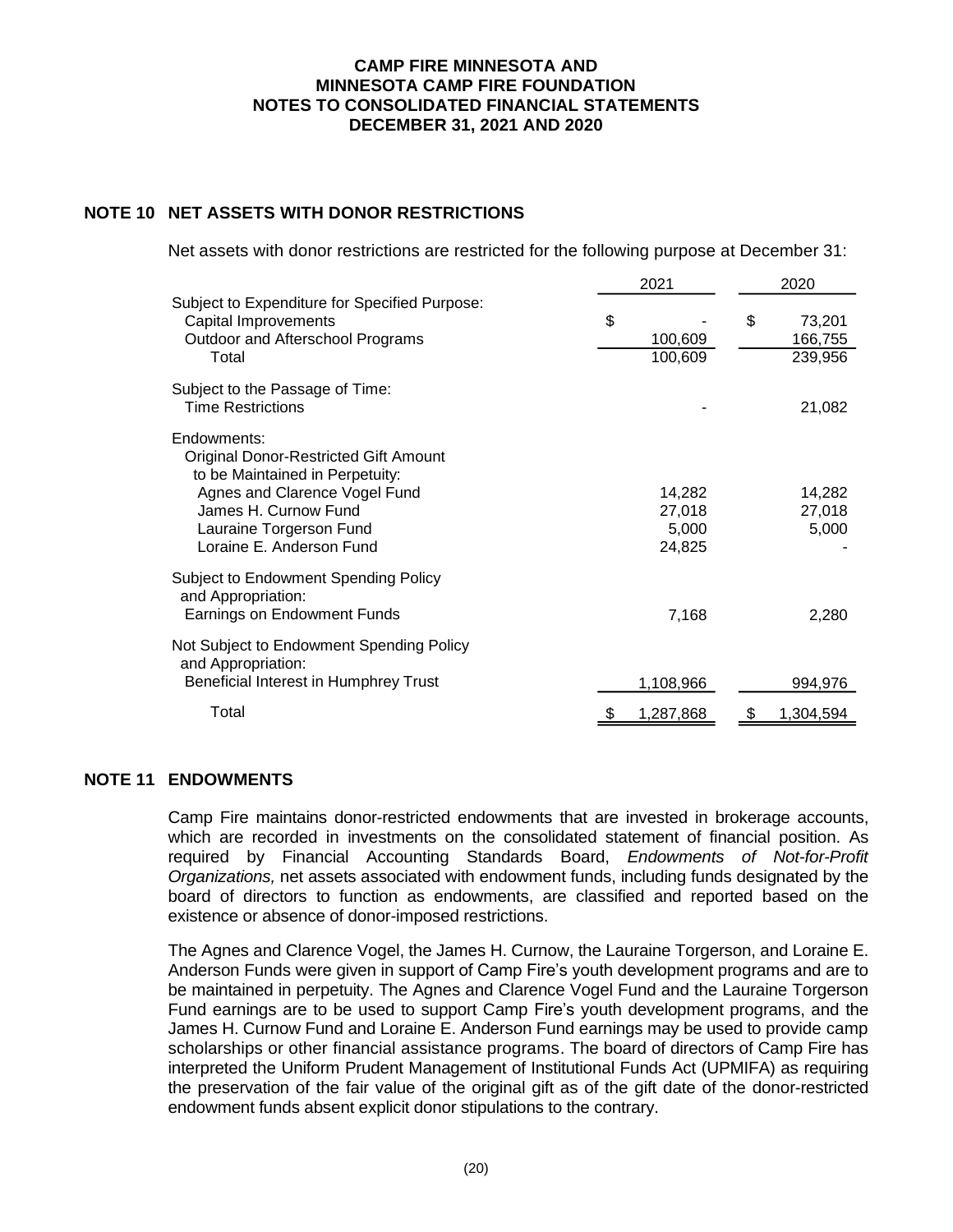# **NOTE 11 ENDOWMENTS (CONTINUED)**

As a result of this interpretation, Camp Fire classifies as net assets with donor restrictions (a) the original value of gifts donated, (b) the original value of subsequent gifts to the endowment, and (c) accumulations to the endowment made in accordance with the direction of the applicable donor gift instrument at the time the accumulation is added to the fund.

In accordance with UPMIFA, Camp Fire considers the following factors in making a determination to appropriate or accumulate donor-restricted endowment funds:

- (1) The duration and preservation of the fund.
- (2) The purposes of Camp Fire and the donor-restricted endowment fund.
- (3) General economic conditions.
- (4) The possible effect of inflation and deflation.
- (5) The expected total return from income and the appreciation of investments.
- (6) Other resources of Camp Fire.
- (7) The investment policies of Camp Fire.

From time to time, the fair market value of assets associated with individual donor-restricted endowment funds may fall below the level that the donor or UPMIFA requires Camp Fire to retain as a fund of perpetual duration. There were no such deficiencies at December 31, 2021 and 2020.

Camp Fire has adopted investment and spending policies for endowment assets that attempt to maximize income with some focus on moderate growth. Endowment assets include those assets of donor-restricted funds that Camp Fire must hold in perpetuity or for a donor-specified period. Under this policy, as approved by the board of directors, the endowment assets are invested in a manner that is intended to produce specified income results to fund each endowment's purpose for the year, while obtaining long-term growth.

Camp Fire's current strategy is to maintain funding in lower risk accounts to mitigate the risk of investment losses while providing income to fund Camp Fire's mission.

Camp Fire has a policy of appropriating any funds in excess of the original endowed gift. In establishing this policy, Camp Fire considered the stipulations of the endowment as needing to maintain financial assets in the original amount of the endowment gifts. Therefore, any assets in excess of original gift balances are considered appropriated and are to be used based on the donors stipulations.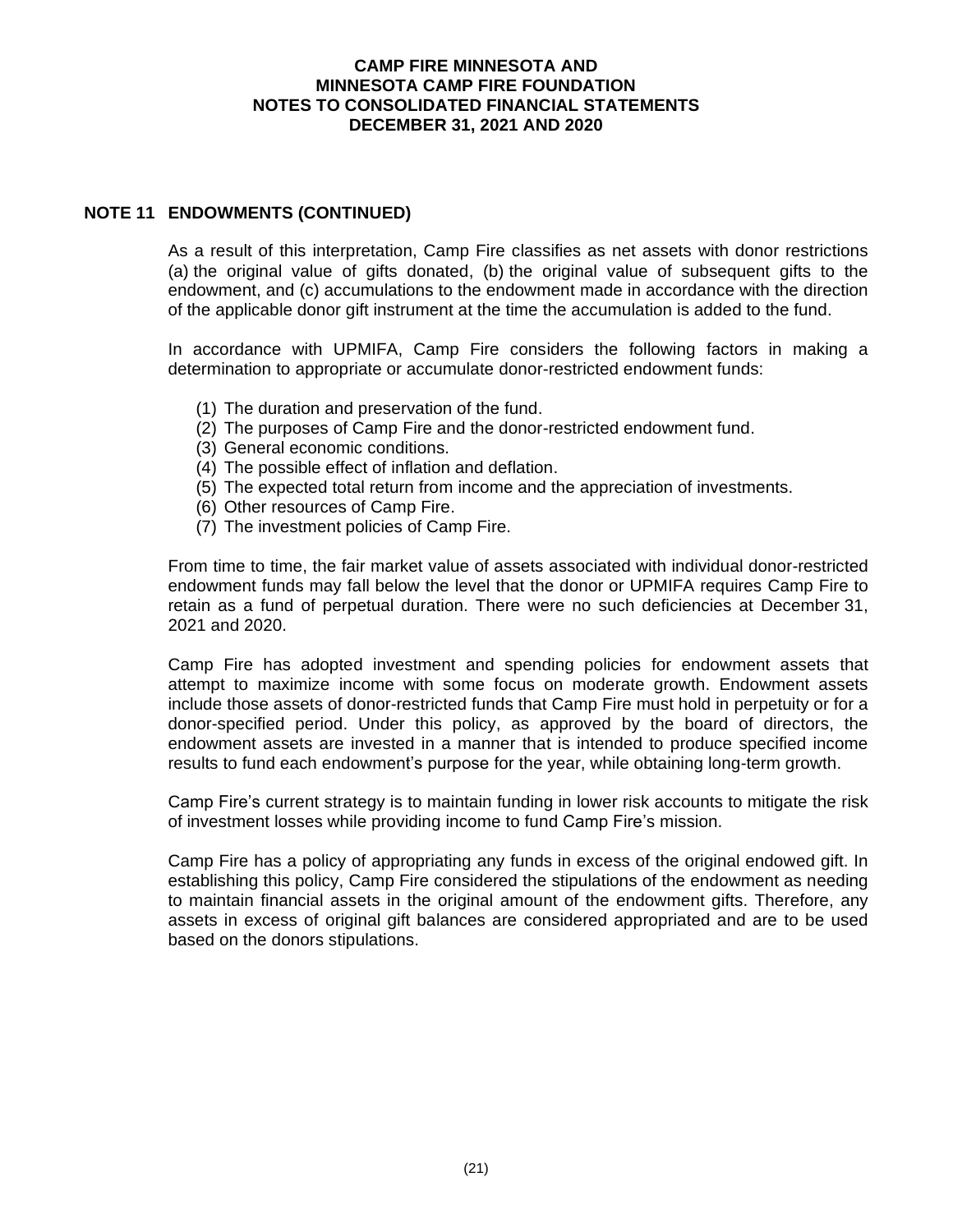# **NOTE 11 ENDOWMENTS (CONTINUED)**

Changes in donor-restricted endowment funds included in net assets as of December 31 are as follows:

|                          | <b>Without Donor</b><br>Restrictions |     |         | Total<br>Endowment<br><b>Net Assets</b> |         |  |
|--------------------------|--------------------------------------|-----|---------|-----------------------------------------|---------|--|
| Endowment Net Assets -   |                                      |     |         |                                         |         |  |
| December 31, 2020        | \$                                   | \$  | 48.580  | \$                                      | 48,580  |  |
| Contributions            |                                      |     | 24,825  |                                         | 24,825  |  |
| Investment Income        |                                      |     | 1.060   |                                         | 1,060   |  |
| Net Appreciation         |                                      |     | 7,769   |                                         | 7,769   |  |
| Amounts Appropriated for |                                      |     |         |                                         |         |  |
| Expenditure              |                                      |     | (3,941) |                                         | (3,941) |  |
| Endowment Net Assets -   |                                      |     |         |                                         |         |  |
| December 31, 2021        | \$                                   | \$. | 78,293  | £.                                      | 78,293  |  |

|                          |                     |                          |    |                     |                   | Total   |  |
|--------------------------|---------------------|--------------------------|----|---------------------|-------------------|---------|--|
|                          |                     | <b>Without Donor</b>     |    |                     | Endowment         |         |  |
|                          | <b>Restrictions</b> |                          |    | <b>Restrictions</b> | <b>Net Assets</b> |         |  |
| Endowment Net Assets -   |                     |                          |    |                     |                   |         |  |
| December 31, 2019        | \$                  | $\overline{\phantom{a}}$ | \$ | 48,984              | \$                | 48,984  |  |
| Contributions            |                     | ٠                        |    |                     |                   |         |  |
| Investment Income        |                     | $\overline{\phantom{0}}$ |    | 679                 |                   | 679     |  |
| Net Appreciation         |                     | $\overline{\phantom{0}}$ |    | 2,662               |                   | 2,662   |  |
| Amounts Appropriated for |                     |                          |    |                     |                   |         |  |
| Expenditure              |                     |                          |    | (3,745)             |                   | (3,745) |  |
| Endowment Net Assets -   |                     |                          |    |                     |                   |         |  |
| December 31, 2020        | \$                  | ٠                        | \$ | 48.580              | \$                | 48,580  |  |

The following is a summary of endowment funds subject to UPMIFA for the years ended December 31:

| December 31, 2021                                                          | <b>Without Donor</b><br><b>With Donor</b><br><b>Restrictions</b><br><b>Restrictions</b> |  |    | Total                             |    |        |
|----------------------------------------------------------------------------|-----------------------------------------------------------------------------------------|--|----|-----------------------------------|----|--------|
| Donor-Restricted Endowment Funds:<br>Original Donor Restricted Gift Amount |                                                                                         |  |    |                                   |    |        |
| to be Maintained in Perpetuity                                             | \$                                                                                      |  | \$ | 71.125                            | \$ | 71,125 |
| <b>Accumulated Investment Gains</b>                                        |                                                                                         |  |    | 7,168                             |    | 7,168  |
| Total                                                                      | ς.                                                                                      |  |    | 78,293                            | \$ | 78,293 |
| December 31, 2020                                                          | <b>Without Donor</b><br><b>Restrictions</b>                                             |  |    | With Donor<br><b>Restrictions</b> |    | Total  |
| Donor-Restricted Endowment Funds:                                          |                                                                                         |  |    |                                   |    |        |
| Original Donor Restricted Gift Amount                                      |                                                                                         |  |    |                                   |    |        |
| to be Maintained in Perpetuity                                             | \$                                                                                      |  | \$ | 46,300                            | \$ | 46,300 |
| <b>Accumulated Investment Gains</b>                                        |                                                                                         |  |    | 2,280                             |    | 2,280  |
| Total                                                                      |                                                                                         |  |    | 48,580                            | \$ | 48,580 |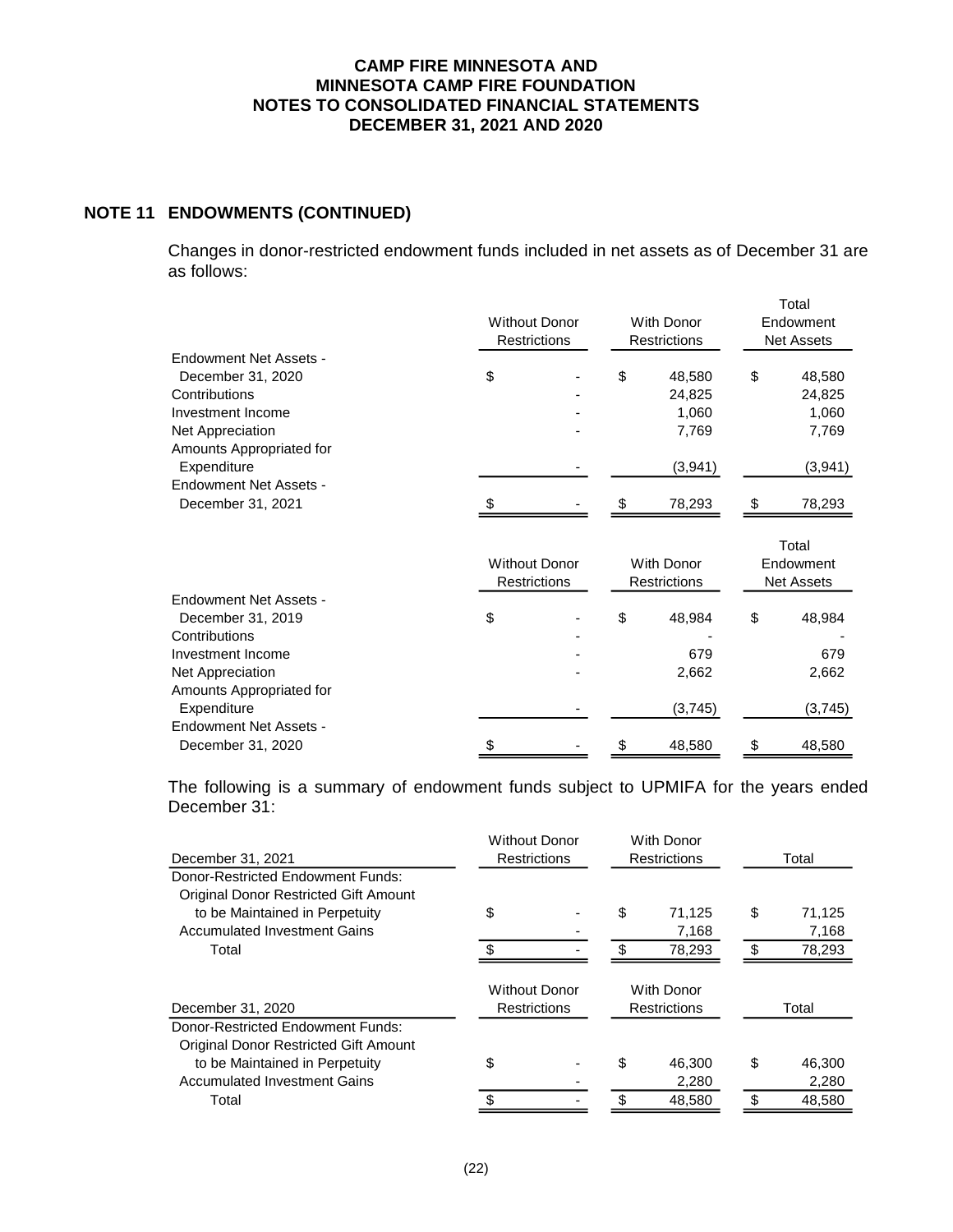# **NOTE 12 EMPLOYEE RETENTION CREDIT**

Grants from the government are recognized when all conditions of such grants are fulfilled or there is reasonable assurance that they will be fulfilled. Camp Fire complied with the conditions of the Employee Retention Credit (ERC) funding from the Internal Revenue Service in the amount of \$126,302 and \$129,601 in the years ended December 31, 2021 and 2020, respectively. Grants related to this program are classified as Government Contributions - CARES Act. Camp Fire recognized income related to ERC as performance requirements were met and costs were incurred in compliance with the program during the years ended December 31, 2021 and 2020.

Eligibility and usage of funds in compliance with the program based on dollar thresholds and other factors are subject to review. The amount of liability, if any, from potential noncompliance cannot be determined with certainty; however, management is of the opinion that any review will not have a material adverse impact on Camp Fire's financial position.

# **NOTE 13 PAYCHECK PROTECTION PROGRAM LOAN**

Camp Fire received a loan through the Small Business Administration's (SBA) Paycheck Protection Program (PPP) to fund payroll, rent and utilities during 2021 and 2020. The PPP Loan bears interest at a fixed rate of 1.0% per annum, has a term of two years, and is unsecured and guaranteed by the U.S. Small Business Administration (SBA). Upon application, the SBA may forgive PPP Loans, subject to successful review of a recipient's compliance with the program's timing and use of funds requirements. If the terms for forgiveness are not met, the loans are payable and include interest of 1%. Both loans received forgiveness from the SBA. Grants related to this program are classified as Government Contributions - CARES Act in the amount of \$292,915 and \$192,800 in December 31, 2021 and 2020, respectively.

The SBA may review funding eligibility and usage of funds for compliance with program requirements based on dollar thresholds and other factors. The amount of liability, if any, from potential noncompliance cannot be determined with certainty; however, management is of the opinion that any review will not have a material adverse impact on Camp Fire's financial position.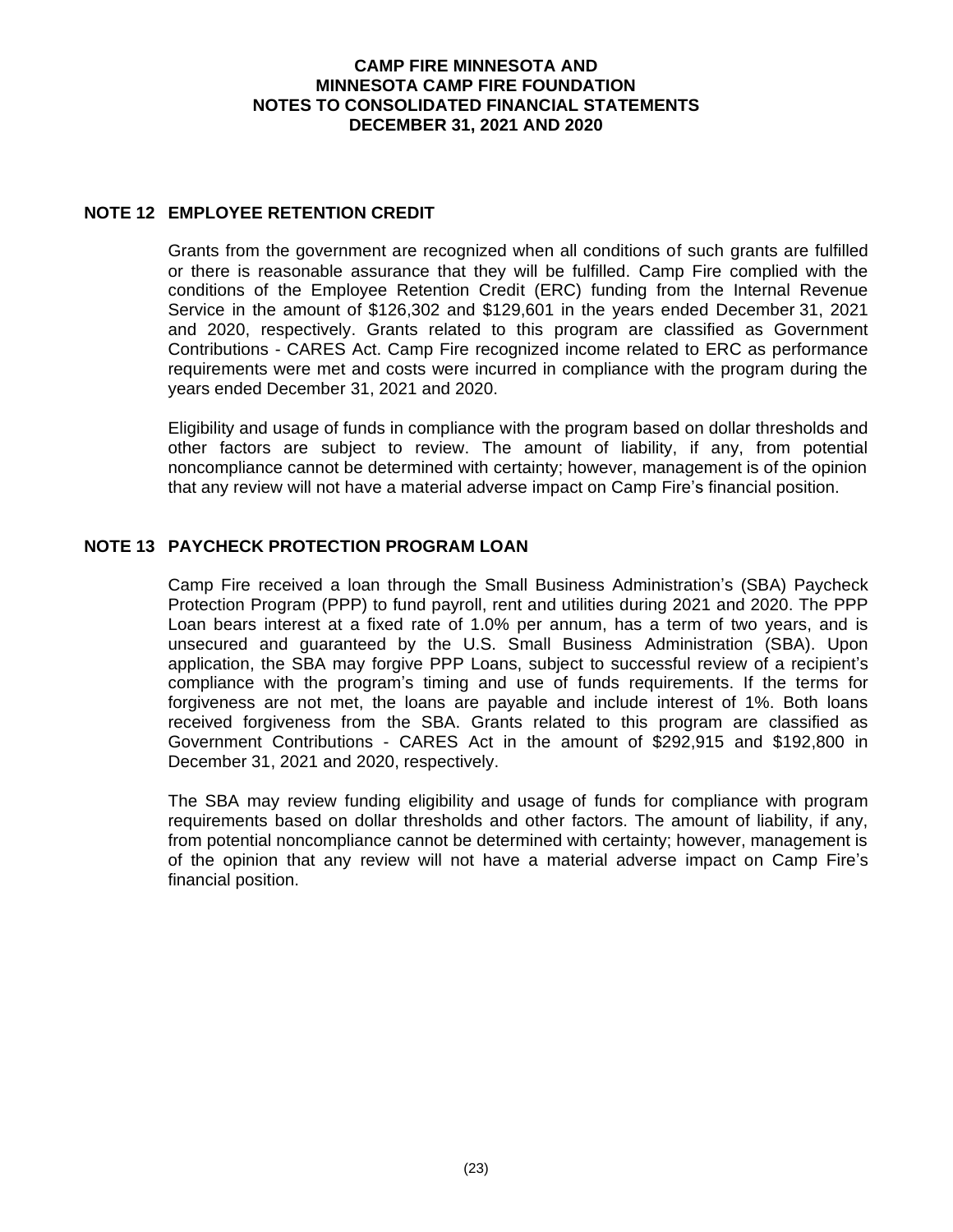# **CAMP FIRE MINNESOTA AND MINNESOTA CAMP FIRE FOUNDATION CONSOLIDATING STATEMENT OF FINANCIAL POSITION DECEMBER 31, 2021 (SEE INDEPENDENT AUDITORS' REPORT)**

|                                           | Foundation<br>Eliminations<br>Minnesota |            |                 | Consolidated |           |    |             |
|-------------------------------------------|-----------------------------------------|------------|-----------------|--------------|-----------|----|-------------|
| <b>ASSETS</b>                             |                                         |            |                 |              |           |    |             |
| <b>CURRENT ASSETS</b>                     |                                         |            |                 |              |           |    |             |
| Cash and Cash Equivalents<br>Receivables: | \$                                      | 819,634    | \$              | \$           |           | \$ | 819,634     |
| Promises to Give                          |                                         | 3,555      |                 |              |           |    | 3,555       |
| <b>Accounts Receivable</b>                |                                         | 29,210     | 10,226          |              | (14, 940) |    | 24,496      |
| <b>Prepaid Expenses</b>                   |                                         | 12,490     | 1,875           |              |           |    | 14,365      |
| Inventory                                 |                                         | 5,657      |                 |              |           |    | 5,657       |
| <b>Total Current Assets</b>               |                                         | 870,546    | 12,101          |              | (14, 940) |    | 867,707     |
| <b>PROPERTY AND EQUIPMENT</b>             |                                         |            |                 |              |           |    |             |
| Land                                      |                                         |            | 137,413         |              |           |    | 137,413     |
| <b>Construction in Progress</b>           |                                         | 7,609      |                 |              |           |    | 7,609       |
| <b>Buildings and Improvements</b>         |                                         | 958,434    | 5,955,679       |              |           |    | 6,914,113   |
| Equipment, Furnishings, and Vehicles      |                                         | 891,861    |                 |              |           |    | 891,861     |
| Subtotal                                  |                                         | 1,857,904  | 6,093,092       |              |           |    | 7,950,996   |
| <b>Accumulated Depreciation</b>           |                                         | (851, 490) | (633, 271)      |              |           |    | (1,484,761) |
| <b>Total Property and Equipment</b>       |                                         | 1,006,414  | 5,459,821       |              |           |    | 6,466,235   |
| <b>OTHER ASSETS</b>                       |                                         |            |                 |              |           |    |             |
| Investments                               |                                         |            | 24,933          |              |           |    | 24,933      |
| Holdings at Community Foundation          |                                         |            | 908,129         |              |           |    | 908,129     |
| Beneficial Interest in Humphrey Trust     |                                         | 1,108,966  |                 |              |           |    | 1,108,966   |
| <b>Total Other Assets</b>                 |                                         | 1,108,966  | 933,062         |              |           |    | 2,042,028   |
| <b>Total Assets</b>                       |                                         | 2,985,926  | \$<br>6,404,984 | \$           | (14, 940) | S. | 9,375,970   |
| <b>LIABILITIES AND NET ASSETS</b>         |                                         |            |                 |              |           |    |             |
| <b>CURRENT LIABILITIES</b>                |                                         |            |                 |              |           |    |             |
| <b>Accounts Payable</b>                   | \$                                      | 44,368     | \$<br>4,714     | \$           | (14, 940) | \$ | 34,142      |
| <b>Capital Lease</b>                      |                                         | 14,345     |                 |              |           |    | 14,345      |
| <b>Accrued Expenses</b>                   |                                         | 102,049    |                 |              |           |    | 102,049     |
| Deferred Revenue                          |                                         | 120,201    |                 |              |           |    | 120,201     |
| <b>Total Current Liabilities</b>          |                                         | 280,963    | 4,714           |              | (14, 940) |    | 270,737     |
| <b>CAPITAL LEASE (NET OF</b>              |                                         |            |                 |              |           |    |             |
| <b>CURRENT MATURITIES)</b>                |                                         | 21,247     |                 |              |           |    | 21,247      |
| <b>Total Liabilities</b>                  |                                         | 302,210    | 4,714           |              | (14, 940) |    | 291,984     |
| <b>NET ASSETS</b>                         |                                         |            |                 |              |           |    |             |
| <b>Without Donor Restrictions</b>         |                                         | 1,462,224  | 6,322,083       |              | 11,811    |    | 7,796,118   |
| <b>With Donor Restriction</b>             |                                         | 1,221,492  | 78,187          |              | (11, 811) |    | 1,287,868   |
| <b>Total Net Assets</b>                   |                                         | 2,683,716  | 6,400,270       |              |           |    | 9,083,986   |
| <b>Total Liabilities and Net Assets</b>   | \$                                      | 2,985,926  | \$<br>6,404,984 | \$           | (14, 940) | \$ | 9,375,970   |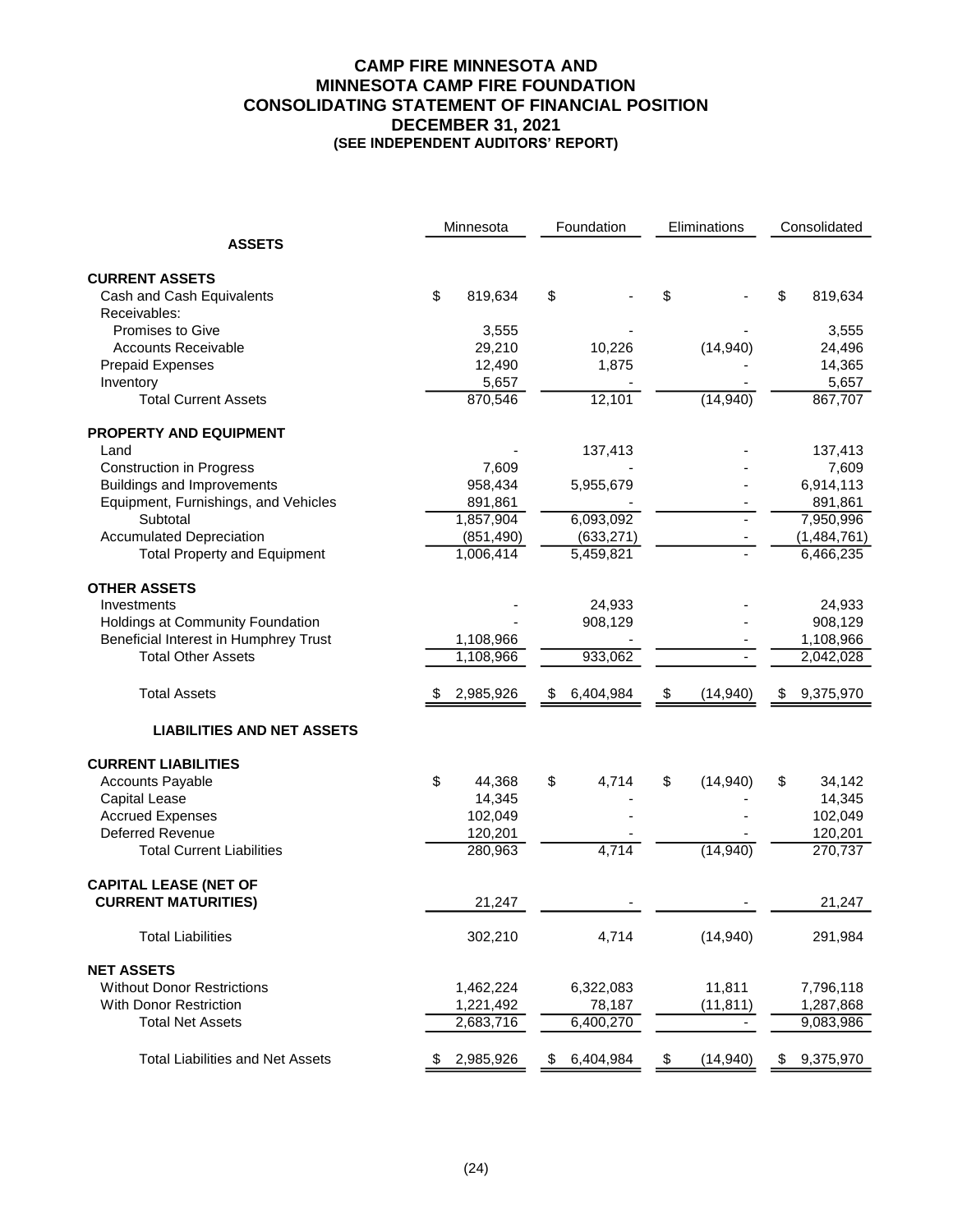### **CAMP FIRE MINNESOTA AND MINNESOTA CAMP FIRE FOUNDATION CONSOLIDATING STATEMENT OF FINANCIAL POSITION DECEMBER 31, 2020 (SEE INDEPENDENT AUDITORS' REPORT)**

|                                         | Minnesota       | Foundation      | Eliminations    | Consolidated    |
|-----------------------------------------|-----------------|-----------------|-----------------|-----------------|
| <b>ASSETS</b>                           |                 |                 |                 |                 |
| <b>CURRENT ASSETS</b>                   |                 |                 |                 |                 |
| Cash and Cash Equivalents               | \$<br>579,335   | \$              | \$              | \$<br>579,335   |
| Receivables:                            |                 |                 |                 |                 |
| Promises to Give                        | 174,316         | 7,500           |                 | 181,816         |
| <b>Accounts Receivable</b>              | 140,769         | 7,565           | (11, 621)       | 136,713         |
| <b>Prepaid Expenses</b>                 | 22,837          | 1,500           |                 | 24,337          |
| Inventory                               | 3,776           |                 |                 | 3,776           |
| <b>Total Current Assets</b>             | 921,033         | 16,565          | (11, 621)       | 925,977         |
| <b>PROPERTY AND EQUIPMENT</b>           |                 |                 |                 |                 |
| Land                                    |                 | 137,413         |                 | 137,413         |
| <b>Construction in Progress</b>         | 6,579           |                 |                 | 6,579           |
| <b>Buildings and Improvements</b>       | 862,140         | 5,955,679       |                 | 6,817,819       |
| Equipment, Furnishings, and Vehicles    | 851,256         |                 |                 | 851,256         |
| Subtotal                                | 1,719,975       | 6,093,092       |                 | 7,813,067       |
| <b>Accumulated Depreciation</b>         | (718, 380)      | (471, 303)      |                 | (1, 189, 683)   |
| <b>Total Property and Equipment</b>     | 1,001,595       | 5,621,789       |                 | 6,623,384       |
| <b>OTHER ASSETS</b>                     |                 |                 |                 |                 |
| Investments                             |                 | 20,829          |                 | 20,829          |
| Holdings at Community Foundation        |                 | 823,787         |                 | 823,787         |
| Beneficial Interest in Humphrey Trust   | 994,976         |                 |                 | 994,976         |
| <b>Total Other Assets</b>               | 994,976         | 844,616         |                 | 1,839,592       |
|                                         |                 |                 |                 |                 |
| <b>Total Assets</b>                     | 2,917,604       | \$<br>6,482,970 | \$<br>(11, 621) | \$<br>9,388,953 |
| <b>LIABILITIES AND NET ASSETS</b>       |                 |                 |                 |                 |
| <b>CURRENT LIABILITIES</b>              |                 |                 |                 |                 |
| <b>Accounts Payable</b>                 | \$<br>35,179    | \$<br>4,058     | \$<br>(11, 621) | \$<br>27,616    |
| <b>Capital Lease</b>                    | 6,092           |                 |                 | 6,092           |
| <b>Accrued Expenses</b>                 | 92,304          |                 |                 | 92,304          |
| <b>Deferred Revenue</b>                 | 142,868         |                 |                 | 142,868         |
| <b>Total Current Liabilities</b>        | 276,443         | 4,058           | (11, 621)       | 268,880         |
| <b>CAPITAL LEASE (NET OF</b>            |                 |                 |                 |                 |
| <b>CURRENT MATURITIES)</b>              | 18,788          |                 |                 | 18,788          |
| <b>Total Liabilities</b>                | 295,231         | 4,058           | (11,621)        | 287,668         |
| <b>NET ASSETS</b>                       |                 |                 |                 |                 |
| <b>Without Donor Restrictions</b>       | 1,378,034       | 6,409,356       | 9,301           | 7,796,691       |
| <b>With Donor Restriction</b>           | 1,244,339       | 69,556          | (9,301)         | 1,304,594       |
| <b>Total Net Assets</b>                 | 2,622,373       | 6,478,912       |                 | 9,101,285       |
|                                         |                 |                 |                 |                 |
| <b>Total Liabilities and Net Assets</b> | \$<br>2,917,604 | \$<br>6,482,970 | \$<br>(11, 621) | \$<br>9,388,953 |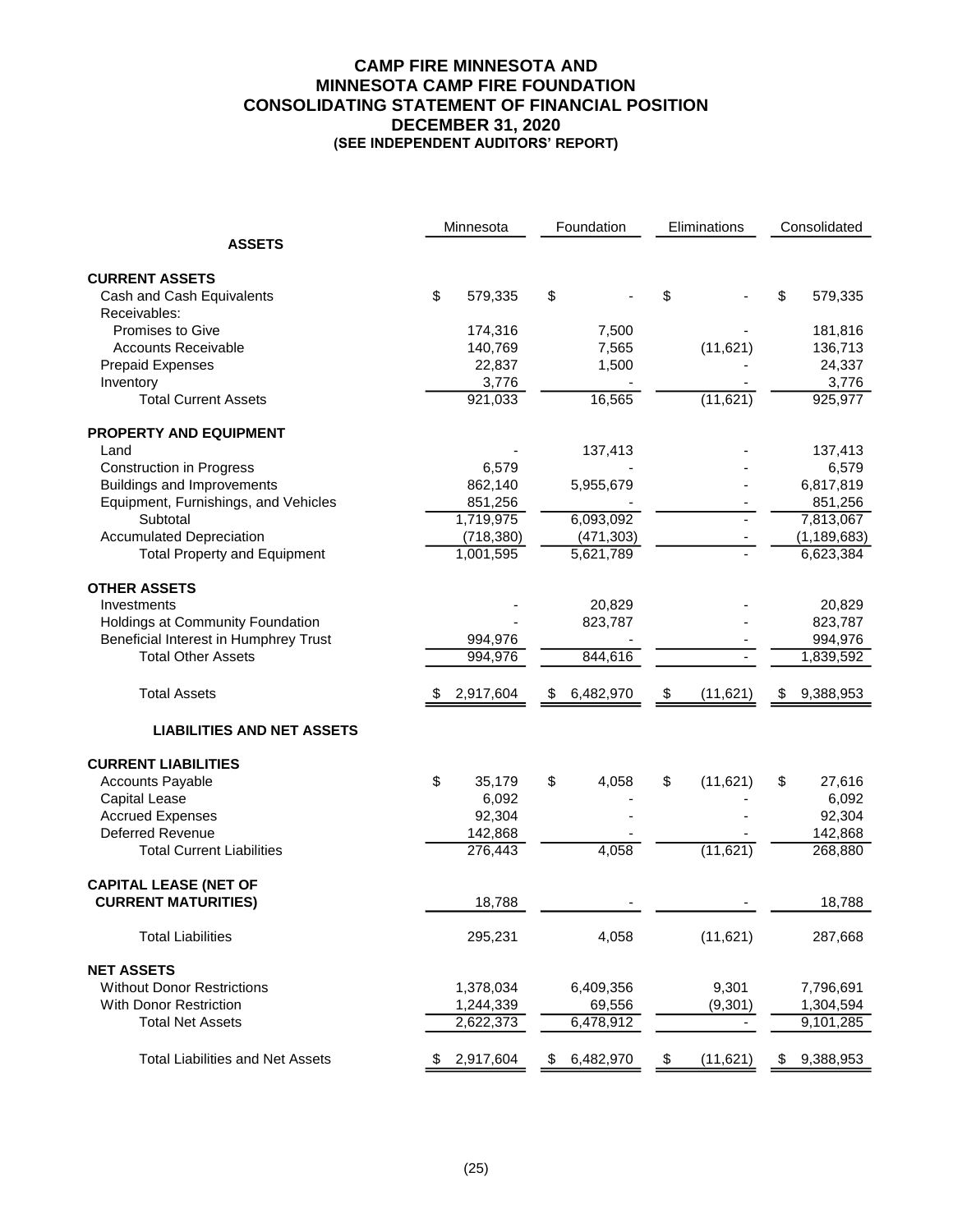#### **CAMP FIRE MINNESOTA AND MINNESOTA CAMP FIRE FOUNDATION CONSOLIDATING STATEMENT OF ACTIVITIES YEAR ENDED DECEMBER 31, 2021 (SEE INDEPENDENT AUDITORS' REPORT)**

|                                               | Camp Fire Minnesota |                              |    |            |           |                    |  |
|-----------------------------------------------|---------------------|------------------------------|----|------------|-----------|--------------------|--|
|                                               |                     | <b>Without Donor</b>         |    | With Donor |           | Total<br>Camp Fire |  |
|                                               |                     | Restrictions<br>Restrictions |    |            | Minnesota |                    |  |
| REVENUES, GAINS, AND OTHER SUPPORT            |                     |                              |    |            |           |                    |  |
| Contributions                                 | \$                  | 256,793                      | \$ | 239,327    | \$        | 496,120            |  |
| Grants                                        |                     |                              |    | 140,495    |           | 140,495            |  |
| <b>Capital Campaign Contributions</b>         |                     |                              |    |            |           |                    |  |
| Government Contributions - CARES Act and ERC  |                     | 419,217                      |    |            |           | 419,217            |  |
| Program Service Revenue:                      |                     |                              |    |            |           |                    |  |
| Outdoor Programs (Net of Scholarships and     |                     |                              |    |            |           |                    |  |
| Discounts of \$98,205)                        |                     | 802,981                      |    |            |           | 802,981            |  |
| Afterschool Programs                          |                     |                              |    |            |           |                    |  |
| Rental Income                                 |                     | 218,005                      |    |            |           | 218,005            |  |
| In-Kind Contributions                         |                     | 150                          |    |            |           | 150                |  |
| Special Events (Net of Direct Benefit Expense |                     |                              |    |            |           |                    |  |
| to Donors of \$4,480)                         |                     | 301,880                      |    |            |           | 301,880            |  |
| Net Investment Income                         |                     | 1,573                        |    | 153,990    |           | 155,563            |  |
| Loss on Disposal of Property and Equipment    |                     |                              |    |            |           |                    |  |
| Other                                         |                     | 11,036                       |    |            |           | 11,036             |  |
| Total Revenues, Gains, and Other Support      |                     | 2,011,635                    |    | 533,812    |           | 2,545,447          |  |
| <b>NET ASSETS RELEASED FROM RESTRICTIONS</b>  |                     | 556,659                      |    | (556, 659) |           |                    |  |
| <b>Total Revenues</b>                         |                     | 2,568,294                    |    | (22, 847)  |           | 2,545,447          |  |
| <b>FUNCTIONAL EXPENSES</b>                    |                     |                              |    |            |           |                    |  |
| Program Services:                             |                     |                              |    |            |           |                    |  |
| <b>Outdoor Programs</b>                       |                     | 1,559,101                    |    |            |           | 1,559,101          |  |
| Afterschool Programs                          |                     | 168,605                      |    |            |           | 168,605            |  |
| Management and General                        |                     | 427,295                      |    |            |           | 427,295            |  |
| Fundraising                                   |                     | 329,103                      |    |            |           | 329,103            |  |
| <b>Total Functional Expenses</b>              |                     | 2,484,104                    |    |            |           | 2,484,104          |  |
| <b>NONOPERATING ACTIVITY</b>                  |                     |                              |    |            |           |                    |  |
| Transfer of Property and Equipment            |                     |                              |    |            |           |                    |  |
| <b>CHANGE IN NET ASSETS</b>                   |                     | 84,190                       |    | (22, 847)  |           | 61,343             |  |
| Net Assets - Beginning of Year                |                     | 1,378,034                    |    | 1,244,339  |           | 2,622,373          |  |
| <b>NET ASSETS - END OF YEAR</b>               | \$                  | 1,462,224                    | \$ | 1,221,492  | \$        | 2,683,716          |  |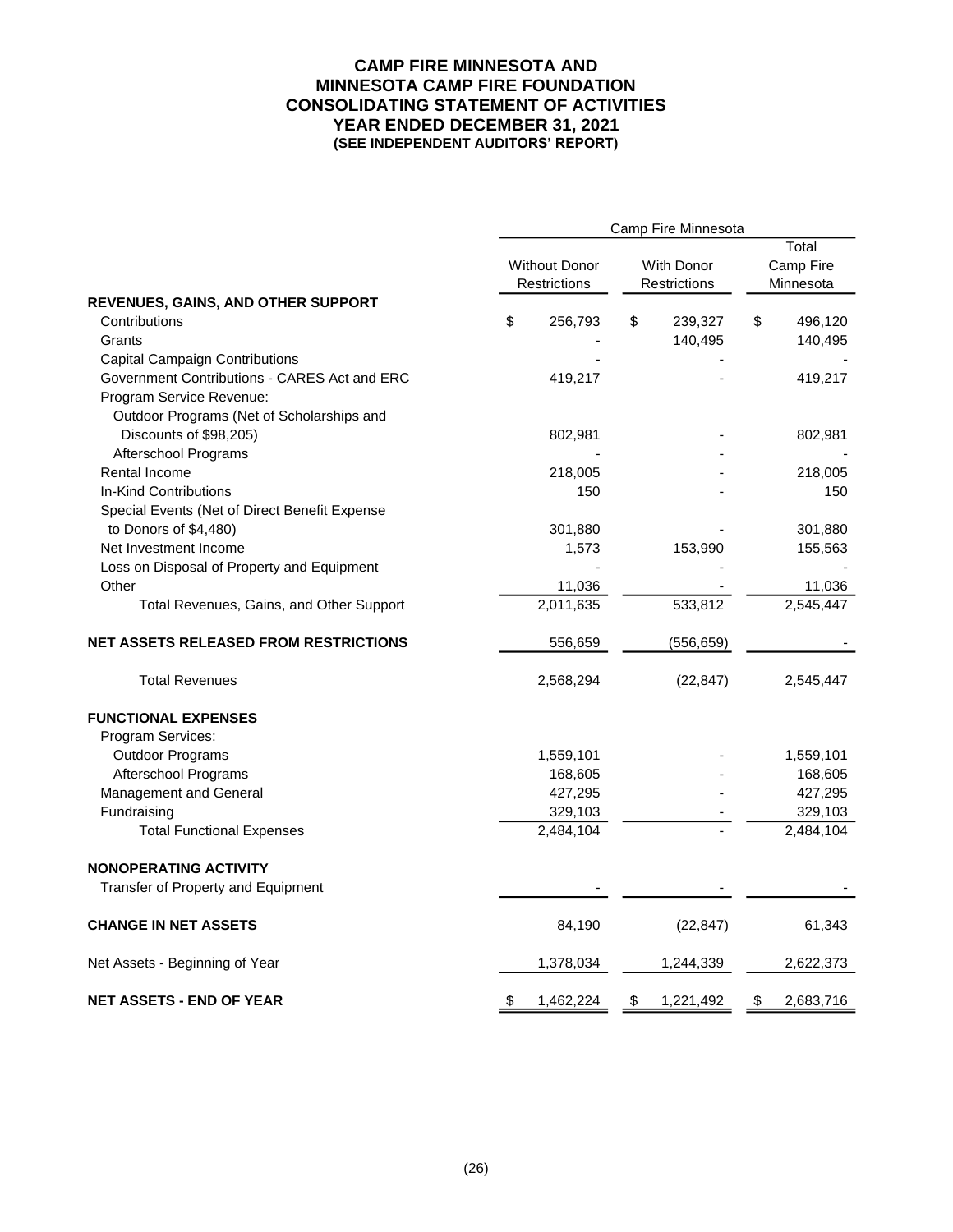### **CAMP FIRE MINNESOTA AND MINNESOTA CAMP FIRE FOUNDATION CONSOLIDATING STATEMENT OF ACTIVITIES (CONTINUED) YEAR ENDED DECEMBER 31, 2021 (SEE INDEPENDENT AUDITORS' REPORT)**

| Foundation                    |                 |                            |         |                           |                 | Eliminations                         |           |                            |           |    | Consolidated       |  |
|-------------------------------|-----------------|----------------------------|---------|---------------------------|-----------------|--------------------------------------|-----------|----------------------------|-----------|----|--------------------|--|
| Without Donor<br>Restrictions |                 | With Donor<br>Restrictions |         | Total<br>Foundation       |                 | <b>Without Donor</b><br>Restrictions |           | With Donor<br>Restrictions |           |    | Total              |  |
| \$                            | 14,275          | \$                         | 3,743   | \$                        | 18,018          | \$                                   | (78, 104) | \$                         | (2, 510)  | \$ | 433,524            |  |
|                               |                 |                            |         |                           |                 |                                      |           |                            |           |    | 140,495            |  |
|                               |                 |                            |         |                           |                 |                                      |           |                            |           |    |                    |  |
|                               |                 |                            |         |                           |                 |                                      |           |                            |           |    | 419,217            |  |
|                               |                 |                            |         |                           |                 |                                      |           |                            |           |    | 802,981            |  |
|                               |                 |                            |         |                           |                 |                                      |           |                            |           |    |                    |  |
|                               |                 |                            |         |                           |                 |                                      |           |                            |           |    | 218,005            |  |
|                               |                 |                            |         |                           |                 |                                      |           |                            |           |    | 150                |  |
|                               |                 |                            |         |                           |                 |                                      |           |                            |           |    | 301,880            |  |
|                               | 149,134         |                            | 7,702   |                           | 156,836         |                                      |           |                            |           |    | 312,399            |  |
|                               |                 |                            |         |                           |                 |                                      |           |                            |           |    |                    |  |
|                               |                 |                            |         |                           |                 |                                      |           |                            |           |    | 11,036             |  |
|                               | 163,409         |                            | 11,445  |                           | 174,854         |                                      | (78, 104) |                            | (2, 510)  |    | 2,639,687          |  |
|                               | 2,814           |                            | (2,814) |                           |                 |                                      |           |                            |           |    |                    |  |
|                               | 166,223         |                            | 8,631   |                           | 174,854         |                                      | (78, 104) |                            | (2, 510)  |    | 2,639,687          |  |
|                               |                 |                            |         |                           |                 |                                      |           |                            |           |    |                    |  |
|                               | 223,238         |                            |         |                           | 223,238         |                                      | (60, 460) |                            |           |    | 1,721,879          |  |
|                               | 20,240<br>9,723 |                            |         |                           | 20,240<br>9,723 |                                      | (20, 154) |                            |           |    | 168,691<br>437,018 |  |
|                               | 295             |                            |         |                           | 295             |                                      |           |                            |           |    | 329,398            |  |
|                               | 253,496         |                            |         |                           | 253,496         |                                      | (80, 614) |                            |           |    | 2,656,986          |  |
|                               |                 |                            |         |                           |                 |                                      |           |                            |           |    |                    |  |
|                               |                 |                            |         |                           |                 |                                      |           |                            |           |    |                    |  |
|                               | (87, 273)       |                            | 8,631   |                           | (78, 642)       |                                      | 2,510     |                            | (2, 510)  |    | (17, 299)          |  |
|                               | 6,409,356       |                            | 69,556  |                           | 6,478,912       |                                      | 9,301     |                            | (9, 301)  |    | 9,101,285          |  |
| \$                            | 6,322,083       | \$                         | 78,187  | $\boldsymbol{\mathsf{S}}$ | 6,400,270       | \$                                   | 11,811    | \$                         | (11, 811) | \$ | 9,083,986          |  |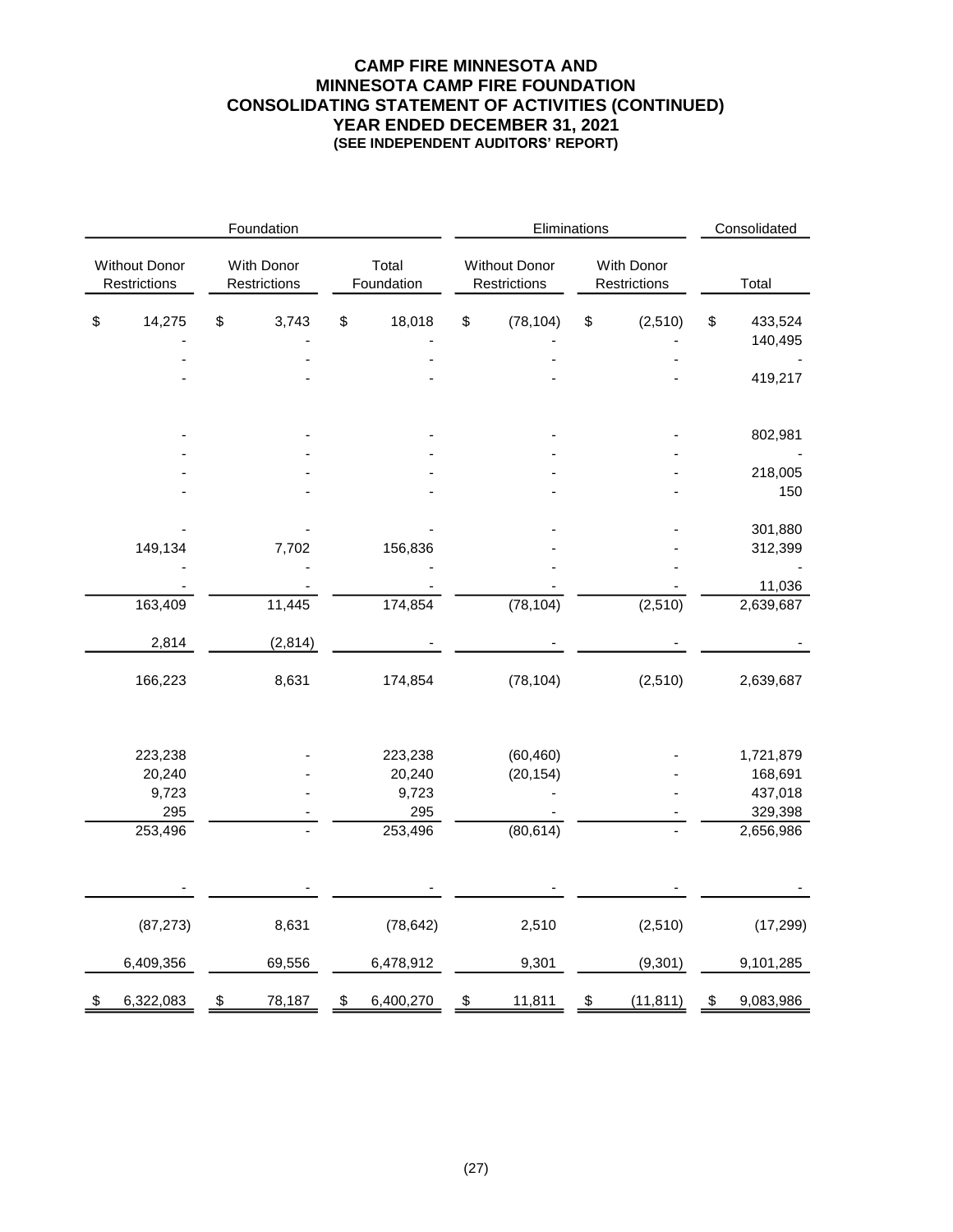#### **CAMP FIRE MINNESOTA AND MINNESOTA CAMP FIRE FOUNDATION CONSOLIDATING STATEMENT OF ACTIVITIES YEAR ENDED DECEMBER 31, 2020 (SEE INDEPENDENT AUDITORS' REPORT)**

| Camp Fire Minnesota |           |                                                                                                                                                                                                                                       |           |                                                                                                                                     |                      |  |
|---------------------|-----------|---------------------------------------------------------------------------------------------------------------------------------------------------------------------------------------------------------------------------------------|-----------|-------------------------------------------------------------------------------------------------------------------------------------|----------------------|--|
|                     |           |                                                                                                                                                                                                                                       |           |                                                                                                                                     | Total                |  |
|                     |           |                                                                                                                                                                                                                                       |           | Camp Fire<br>Minnesota                                                                                                              |                      |  |
|                     |           |                                                                                                                                                                                                                                       |           |                                                                                                                                     |                      |  |
|                     |           |                                                                                                                                                                                                                                       |           |                                                                                                                                     |                      |  |
| \$                  | 623,642   | \$                                                                                                                                                                                                                                    | 244,089   | \$                                                                                                                                  | 867,731              |  |
|                     |           |                                                                                                                                                                                                                                       |           |                                                                                                                                     | 246,500              |  |
|                     |           |                                                                                                                                                                                                                                       |           |                                                                                                                                     | 17,803               |  |
|                     |           |                                                                                                                                                                                                                                       |           |                                                                                                                                     | 322,401              |  |
|                     |           |                                                                                                                                                                                                                                       |           |                                                                                                                                     |                      |  |
|                     |           |                                                                                                                                                                                                                                       |           |                                                                                                                                     |                      |  |
|                     |           |                                                                                                                                                                                                                                       |           |                                                                                                                                     | 9,715                |  |
|                     |           |                                                                                                                                                                                                                                       |           |                                                                                                                                     | 21,379               |  |
|                     |           |                                                                                                                                                                                                                                       |           |                                                                                                                                     | 69,280               |  |
|                     |           |                                                                                                                                                                                                                                       |           |                                                                                                                                     | 18,095               |  |
|                     |           |                                                                                                                                                                                                                                       |           |                                                                                                                                     |                      |  |
|                     |           |                                                                                                                                                                                                                                       |           |                                                                                                                                     | 223,109              |  |
|                     |           |                                                                                                                                                                                                                                       |           |                                                                                                                                     | 119,684              |  |
|                     |           |                                                                                                                                                                                                                                       |           |                                                                                                                                     | (2, 172)             |  |
|                     |           |                                                                                                                                                                                                                                       |           |                                                                                                                                     | 8,457                |  |
|                     |           |                                                                                                                                                                                                                                       |           |                                                                                                                                     | 1,921,982            |  |
|                     |           |                                                                                                                                                                                                                                       |           |                                                                                                                                     |                      |  |
|                     | 5,334,258 |                                                                                                                                                                                                                                       |           |                                                                                                                                     |                      |  |
|                     | 6,623,331 |                                                                                                                                                                                                                                       |           |                                                                                                                                     | 1,921,982            |  |
|                     |           |                                                                                                                                                                                                                                       |           |                                                                                                                                     |                      |  |
|                     |           |                                                                                                                                                                                                                                       |           |                                                                                                                                     |                      |  |
|                     |           |                                                                                                                                                                                                                                       |           |                                                                                                                                     | 1,017,375            |  |
|                     |           |                                                                                                                                                                                                                                       |           |                                                                                                                                     | 154,608              |  |
|                     |           |                                                                                                                                                                                                                                       |           |                                                                                                                                     | 321,489              |  |
|                     |           |                                                                                                                                                                                                                                       |           |                                                                                                                                     |                      |  |
|                     |           |                                                                                                                                                                                                                                       |           |                                                                                                                                     | 297,000<br>1,790,472 |  |
|                     |           |                                                                                                                                                                                                                                       |           |                                                                                                                                     |                      |  |
|                     |           |                                                                                                                                                                                                                                       |           |                                                                                                                                     |                      |  |
|                     |           |                                                                                                                                                                                                                                       |           |                                                                                                                                     | (4,408,707)          |  |
|                     |           |                                                                                                                                                                                                                                       |           |                                                                                                                                     |                      |  |
|                     | 424,152   |                                                                                                                                                                                                                                       |           |                                                                                                                                     | (4,277,197)          |  |
|                     | 953,882   |                                                                                                                                                                                                                                       | 5,945,688 |                                                                                                                                     | 6,899,570            |  |
| \$                  |           | \$                                                                                                                                                                                                                                    | 1,244,339 | \$                                                                                                                                  | 2,622,373            |  |
|                     |           | <b>Without Donor</b><br>Restrictions<br>322,401<br>9,715<br>21,379<br>69,280<br>18,095<br>209,134<br>9,142<br>(2, 172)<br>8,457<br>1,289,073<br>1,017,375<br>154,608<br>321,489<br>297,000<br>1,790,472<br>(4, 408, 707)<br>1,378,034 |           | <b>With Donor</b><br>Restrictions<br>246,500<br>17,803<br>13,975<br>110,542<br>632,909<br>(5,334,258)<br>(4,701,349)<br>(4,701,349) |                      |  |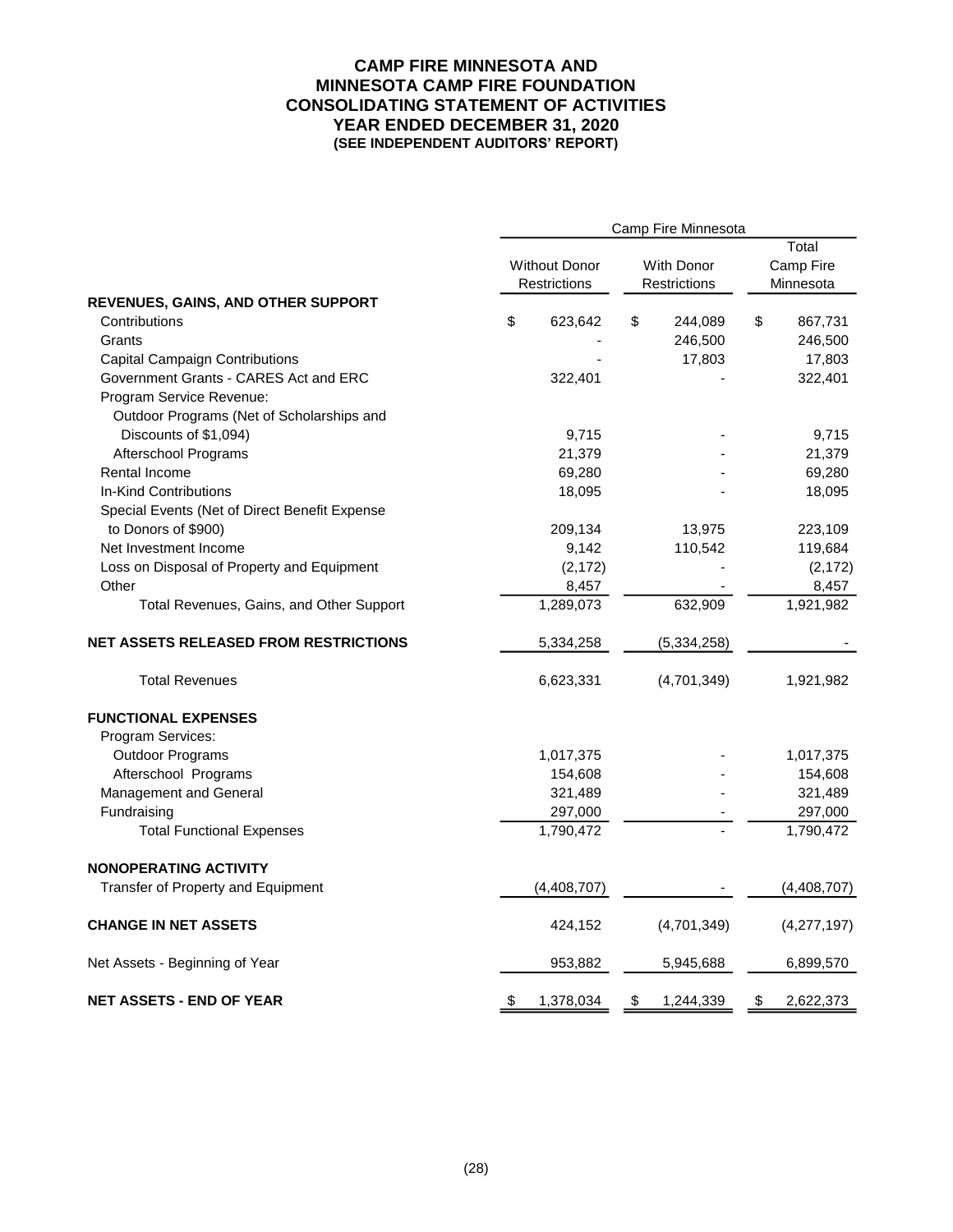### **CAMP FIRE MINNESOTA AND MINNESOTA CAMP FIRE FOUNDATION CONSOLIDATING STATEMENT OF ACTIVITIES (CONTINUED) YEAR ENDED DECEMBER 31, 2020 (SEE INDEPENDENT AUDITORS' REPORT)**

| Foundation                           |           |                            |          |                     |           |                                      | Eliminations |                            |            |    | Consolidated |  |
|--------------------------------------|-----------|----------------------------|----------|---------------------|-----------|--------------------------------------|--------------|----------------------------|------------|----|--------------|--|
| <b>Without Donor</b><br>Restrictions |           | With Donor<br>Restrictions |          | Total<br>Foundation |           | <b>Without Donor</b><br>Restrictions |              | With Donor<br>Restrictions |            |    | Total        |  |
| \$                                   | 19,573    | \$                         |          | \$                  | 19,573    | \$                                   | (80, 932)    | \$                         | (2, 281)   | \$ | 804,091      |  |
|                                      |           |                            |          |                     |           |                                      |              |                            |            |    | 246,500      |  |
|                                      |           |                            |          |                     |           |                                      |              |                            |            |    | 17,803       |  |
|                                      |           |                            |          |                     |           |                                      |              |                            |            |    | 322,401      |  |
|                                      |           |                            |          |                     |           |                                      |              |                            |            |    | 9,715        |  |
|                                      |           |                            |          |                     |           |                                      |              |                            |            |    | 21,379       |  |
|                                      |           |                            |          |                     |           |                                      |              |                            | 69,280     |    |              |  |
|                                      |           |                            |          |                     |           |                                      |              |                            |            |    | 18,095       |  |
|                                      |           |                            |          |                     |           |                                      |              |                            |            |    | 223,109      |  |
|                                      | 40,572    |                            | 2,153    |                     | 42,725    |                                      |              |                            |            |    | 162,409      |  |
|                                      | (9, 496)  |                            |          |                     | (9, 496)  |                                      |              |                            |            |    | (11,668)     |  |
|                                      |           |                            |          |                     |           |                                      |              |                            |            |    | 8,457        |  |
|                                      | 50,649    |                            | 2,153    |                     | 52,802    |                                      | (80, 932)    |                            | (2, 281)   |    | 1,891,571    |  |
|                                      | 2,557     |                            | (2, 557) |                     |           |                                      | (278, 450)   |                            | 278,450    |    |              |  |
|                                      | 53,206    |                            | (404)    |                     | 52,802    |                                      | (359, 382)   |                            | 276,169    |    | 1,891,571    |  |
|                                      | 139,910   |                            |          |                     | 139,910   |                                      | (49, 910)    |                            |            |    | 1,107,375    |  |
|                                      | 33,441    |                            |          |                     | 33,441    |                                      | (33, 303)    |                            |            |    | 154,746      |  |
|                                      | 9,702     |                            |          |                     | 9,702     |                                      |              |                            |            |    | 331,191      |  |
|                                      | 288       |                            |          |                     | 288       |                                      |              |                            |            |    | 297,288      |  |
|                                      | 183,341   |                            |          |                     | 183,341   |                                      | (83, 213)    |                            |            |    | 1,890,600    |  |
|                                      |           |                            |          |                     |           |                                      |              |                            |            |    |              |  |
|                                      | 4,408,707 |                            |          |                     | 4,408,707 |                                      |              |                            |            |    |              |  |
|                                      | 4,278,572 |                            | (404)    |                     | 4,278,168 |                                      | (276, 169)   |                            | 276,169    |    | 971          |  |
|                                      | 2,130,784 |                            | 69,960   |                     | 2,200,744 |                                      | 285,470      |                            | (285, 470) |    | 9,100,314    |  |
| \$                                   | 6,409,356 | \$                         | 69,556   | \$                  | 6,478,912 | \$                                   | 9,301        | \$                         | (9, 301)   | \$ | 9,101,285    |  |